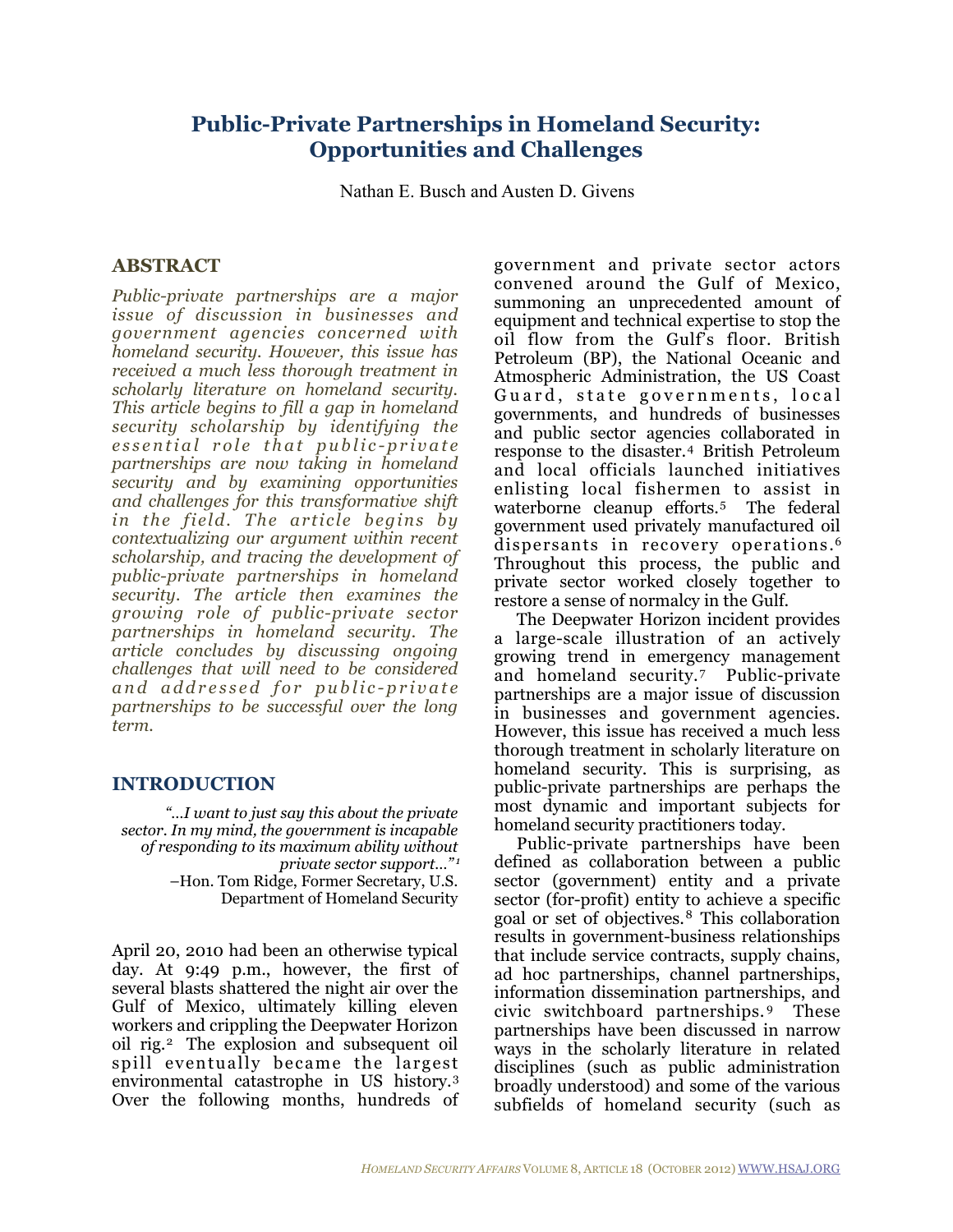emergency management or critical infrastructure protection).<sup>[10](#page-16-6)</sup> For example, Yossi Sheffi suggests public-private partnerships are important for supply chain security under threat of international terrorism, a theme that David J. Closs and Edmund F. McGarrell repeat.<sup>[11](#page-16-7)</sup> Others underscore that private sector participation is integral in critical infrastructure protection and homeland security. [12](#page-16-8) Discussion of the private sector's role within other subfields, such as intelligence, cybersecurity, transportation security, public health, and hazard mitigation shows increasing understanding of businesses' impact on homeland security.<sup>[13](#page-16-9)</sup>

Overall, however, the scholarly literature has not yet caught up to the practitioner understanding of public-private partnerships' prominence in homeland security. [14](#page-16-10) This article begins to fill a gap in homeland security scholarship by identifying the essential role that public-private partnerships are now taking in homeland security, and by examining the implications of this transformative shift in the field. As we will see, public-private partnerships hold great promise, but also face significant obstacles that will need to be overcome. The article begins by tracing the development of publicprivate partnerships in homeland security. It then examines multiple subfields of homeland security and highlights the growing role of public-private sector partnerships in homeland security. The article concludes by discussing ongoing challenges that will need to be considered and addressed for public-private partnerships to be successful over the long term.

# **THE EMERGENCE OF PUBLIC-PRIVATE PARTNERSHIPS IN HOMELAND SECURITY**

Government and businesses' roles in homeland security can be traced back to America's founding. For example, in the *Federalist Papers*, James Madison was careful to underscore the importance of the federal government in "times of war and danger," while not diminishing the importance of the states in periods of "peace and security." [15](#page-16-11) In 1803, following a devastating fire in Portsmouth, New Hampshire, Congress authorized the suspension of federal bond payments for merchants affected by the disaster. [16](#page-17-0) For the first time, the US government provided emergency relief for a community. Thus began an escalation of federal-level involvement that continues today, requiring close working relationships among the federal, state, and local levels of government, non-governmental organizations, and the private sector.

Public-private partnerships evolved in the nineteenth century, as various disasters prompted a re-calibration of government's role in emergencies. The Great Chicago Fire of 1871 burned a four square mile area in the southwestern part of the city, leaving one third of the city's population homeless.[17](#page-17-1) While difficult to fathom today, the federal government's role was limited in recovery efforts. No appreciable amount of financial assistance flowed from Washington, DC to Chicago in the fire's aftermath.[18](#page-17-2) Instead, the majority of recovery financing came from a combination of local and state governments, as well as charities and businesses.[19](#page-17-3) The fire facilitated a shift in governmental involvement in emergency management. Subsequent twentieth-century disasters, including the 1906 San Francisco Earthquake and the 1927 Great Mississippi Flood, ratcheted up government support for response and recovery efforts. [20](#page-17-4) Increasing amounts of funding changed hands between the public and private sectors to support post-disaster reconstruction.

From World War II through the end of the Cold War, public-private partnerships remained an essential element in national defense. Citizens were trained by the federal government to watch for enemy aircraft, assist in preparation for nuclear attacks, and direct air raid drills in public spaces. [21](#page-17-5) At the same time, US manufacturing capacity adapted to emerging needs. Firms recycled and repurposed commercial products (e.g. rubber, steel, wood) to support the materiel needs of the armed forces. The private sector modified production to fill new demands. The Ford Motor Company, for example, built an entire complex to construct military aircraft. [22](#page-17-6) Government and private sector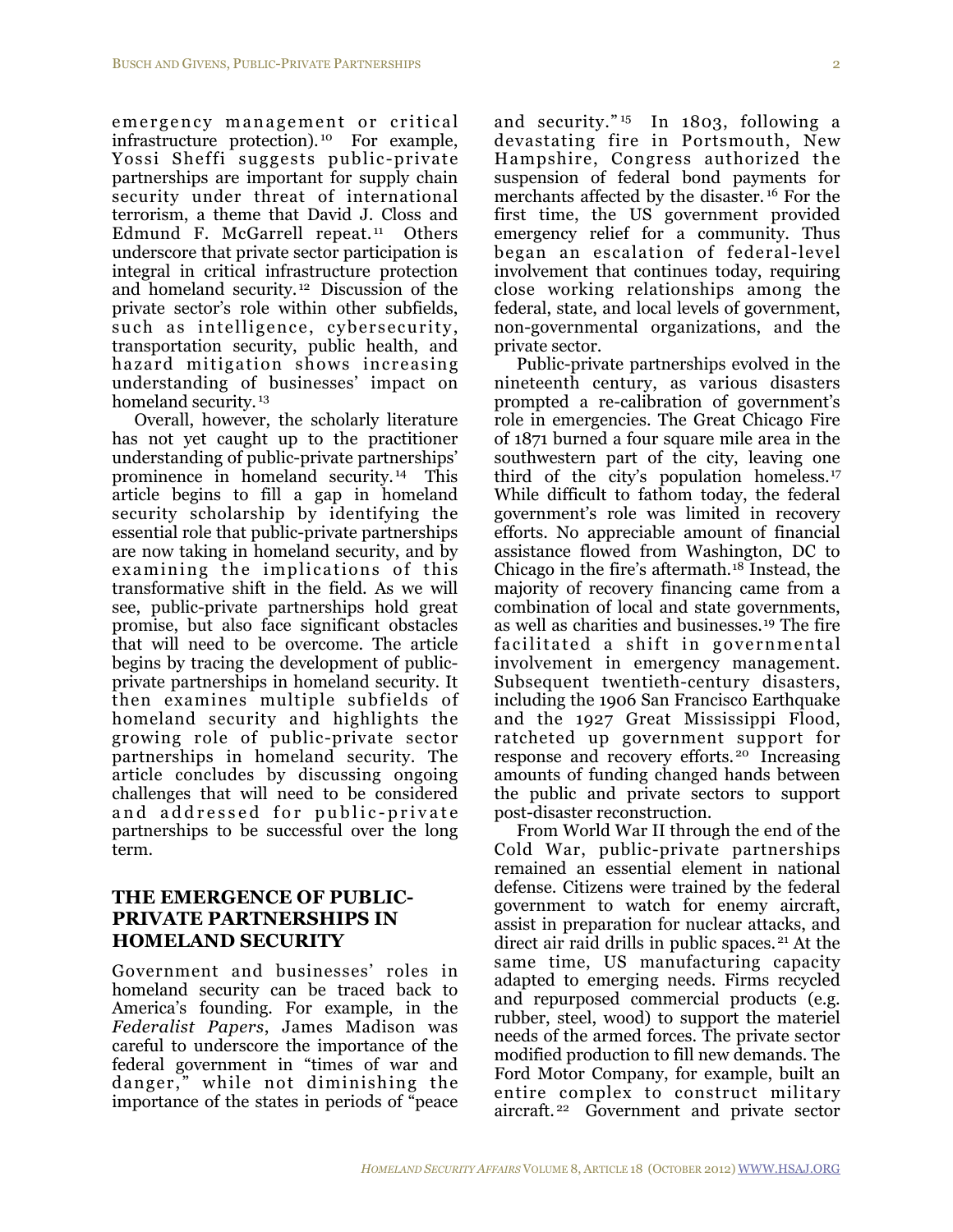functions in national security evolved to meet wartime priorities.

Public-private sector partnerships continued to develop in the late twentieth and early twenty-first century. The Federal Emergency Management Agency (FEMA) was created during the Carter administration to consolidate disaster management functions previously scattered across the federal government. [23](#page-17-7) Over time, businesses began taking a more expansive role in defense and security, from building out information technology (IT) infrastructure, to production of specialized equipment in law enforcement, to contracting out job functions in government offices.[24](#page-17-8)

The September 11, 2001 terrorist attacks, Hurricane Katrina, and the Deepwater Horizon oil spill all highlight the prominence of public-private partnerships in what is today called homeland security. In all three of these disasters, the private sector worked closely with local, state, federal, and nonprofit entities to respond to community needs. For example, following the 9/11 attacks, Verizon assumed a pivotal role in quickly rebuilding network infrastructure to re-open the New York Stock Exchange (NYSE). [25](#page-17-9) In the aftermath of Hurricane Katrina, FEMA, in cooperation with the State of Louisiana, distributed \$2.3 billion in public assistance funding to residents affected by the storm. [26](#page-17-10) But Wal-Mart was instrumental in providing relief supplies – blankets, plastic tarpaulins, batteries, flashlights, water, and non-perishable food – to Gulf residents immediately following Katrina's impact. [27](#page-17-11) Similarly, the Deepwater Horizon disaster required close coordination among government, non-profit, and private sector entities.<sup>[28](#page-17-12)</sup> The American Red Cross sheltered and cared for displaced Gulf residents, while the private sector hired local fishermen to assist in cleanup efforts and worked with government agencies to stop the oil leak.[29](#page-17-13) It is clear from these examples that businesses, alongside numerous government and non-governmental entities, now play an increasingly integrated role in homeland security.

In the following sections, we examine different initiatives and facets of homeland security, highlighting the role of publicprivate partnerships in each. Given the

current expansive scope of public-private partnerships in homeland security as a whole, we limit our discussion to select federal-level public-private partnerships, which have enjoyed varying levels of success. However, it is important to note that homeland security includes efforts at the state and local levels, including fusion centers, non-profits, civic groups, professional associations, and individual citizens. As an "umbrella" concept, homeland security also touches on various subfields apart from those we discuss below, including immigration services, public health, and intelligence.[30](#page-17-14) A comprehensive treatment of public-private partnerships in every aspect of homeland security is beyond the scope of this article. Nevertheless, the following discussion identifies some of the most significant trends in homeland security today.

# **CRITICAL INFRASTRUCTURE PROTECTION**

With approximately 85 percent of the nation's critical infrastructure under private sector control, alliances between government and business are essential for homeland security.[31](#page-17-15) The US Department of Homeland Security (DHS) creates coordination bodies to facilitate information exchange, planning, and situational awareness between the public and private sectors. The Office of Infrastructure Protection (OIP) within DHS works on threat and vulnerability analyses, national and local-level coordination with businesses and government agencies, and risk mitigation.[32](#page-17-16) The OIP is responsible for coordinating information exchange and collaboration among six sectors: chemical; commercial facilities; critical manufacturing; dams; emergency services; and nuclear reactors, materials, and waste.[33](#page-17-17) Given that private sector companies operate most of the facilities in these six sectors, public-private sector partnerships are indispensable to the OIP mission. The Critical Infrastructure Partnership Advisory Council (CIPAC), a strategic body, complements the OIP.

The CIPAC is the basic organizational framework in which government and private sector representatives exchange information and coordinate critical infrastructure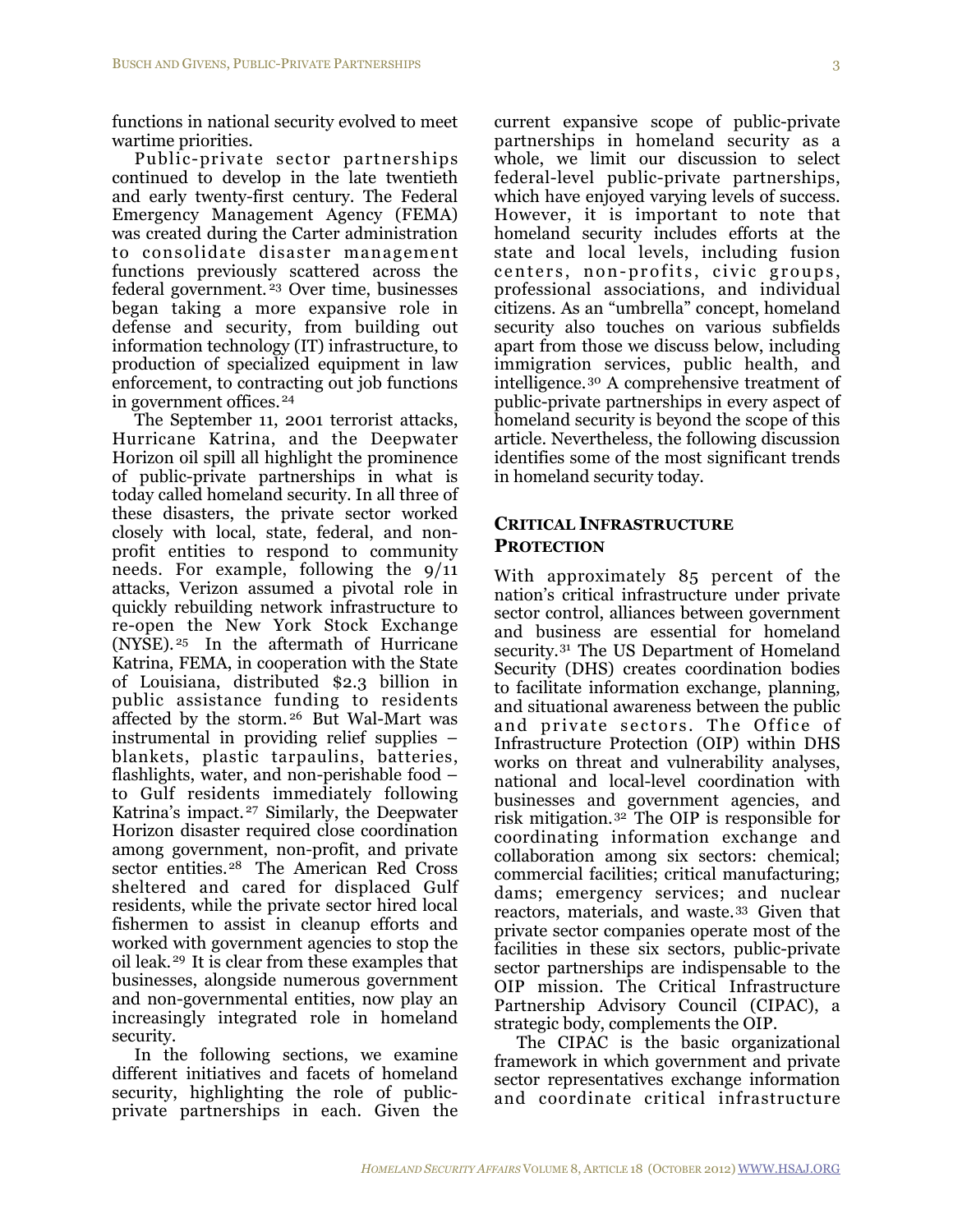protection activities at the federal level. The CIPAC membership roster reads as a veritable "who's who" of government agencies and industry leaders nationwide. Firms in the CIPAC include such companies as BASF Corporation, the Trump Organization, Verizon, the Boeing Company, Google, and the US Oil and Gas Association. Government entities in the CIPAC include the United States Environmental Protection Agency, Department of Commerce, and Department of Justice.[34](#page-17-18)

The CIPAC demonstrates substantial cooperation between public and private entities at the federal level related to critical infrastructure protection in homeland security. The existence of multiple coordination groups, as well as the presence of leading US businesses within them, underscores that public-private partnerships are integral to achieving homeland security objectives in critical infrastructure protection.

Despite the clear need that the CIPAC is designed to address, however, there are legitimate criticisms that can be leveled against this group. For example, some firms may sense that they are expected to share a significant amount of information with government, but do not get timely information back from government. One could also claim the CIPAC is overly government-centric, and does not give due consideration to business concerns. Moreover, firms may feel pressured to participate in order to avoid regulations that will force them to alter their business strategies.[35](#page-17-19) Without diminishing the relevance of these concerns, the CIPAC nonetheless provides an important example of how public-private partnerships are enhancing critical infrastructure protection.

#### **CYBERSECURITY**

Information technology (IT) firms are essential in achieving national cybersecurity objectives. Well-known companies routinely partner with government to share information and collaboratively address IT challenges with homeland security implications. For example, the National Cyber Security Alliance (NCSA) is an

organization that raises awareness about cybersecurity issues and empowers computer users to protect themselves against electronic threats.[36](#page-18-0) Public-private partnerships are critical to the NCSA mission. [37](#page-18-1) The NCSA board includes representatives from numerous national firms, including AT&T Services, Inc., Cisco Systems, Lockheed Martin, Microsoft, Google, Facebook, Bank of America, SAIC, and Visa.[38](#page-18-2) Demonstrating linkages between the NCSA and federal government, the White House and DHS promoted the most visible NCSA initiative, known as National Cyber Security Awareness Month (NCSAM), in 2010.<sup>39</sup> The NCSA is an excellent example of public-private partnerships at work in the cybersecurity arena.

A recent hacking incident further highlights the interconnectedness of the public and private sectors in cybersecurity. In June 2011, Google publicly disclosed that individuals in China illegally accessed the personal email accounts of several senior US government officials.[40](#page-18-4) This was allegedly done through use of "phishing," a method of fraudulently obtaining a user's information through fabricated emails asking for usernames, passwords, and related data. Google notified the FBI about the incident. The White House National Security Council (NSC), as well as DHS, followed up with Google to assess the incident's impact.<sup>[41](#page-18-5)</sup> Understanding this attack's sources and methods provides greater knowledge of cybersecurity threats to public and private sector organizations. As this incident demonstrates, public-private sector partnerships, as well as information sharing, are critical to effective cybersecurity.

#### **PORT SECURITY**

America's ports are vital hubs of economic activity. In 2010 alone, nearly 263,000 metric tons of products passed through the port of Houston-Galveston, Texas. [42](#page-18-6) During the same period, approximately 30 million passengers flew in and out of LaGuardia airport in New York City.[43](#page-18-7) With such a high volume of goods and persons moving through US ports of entry, port security is an urgent priority. Against this backdrop, the Customs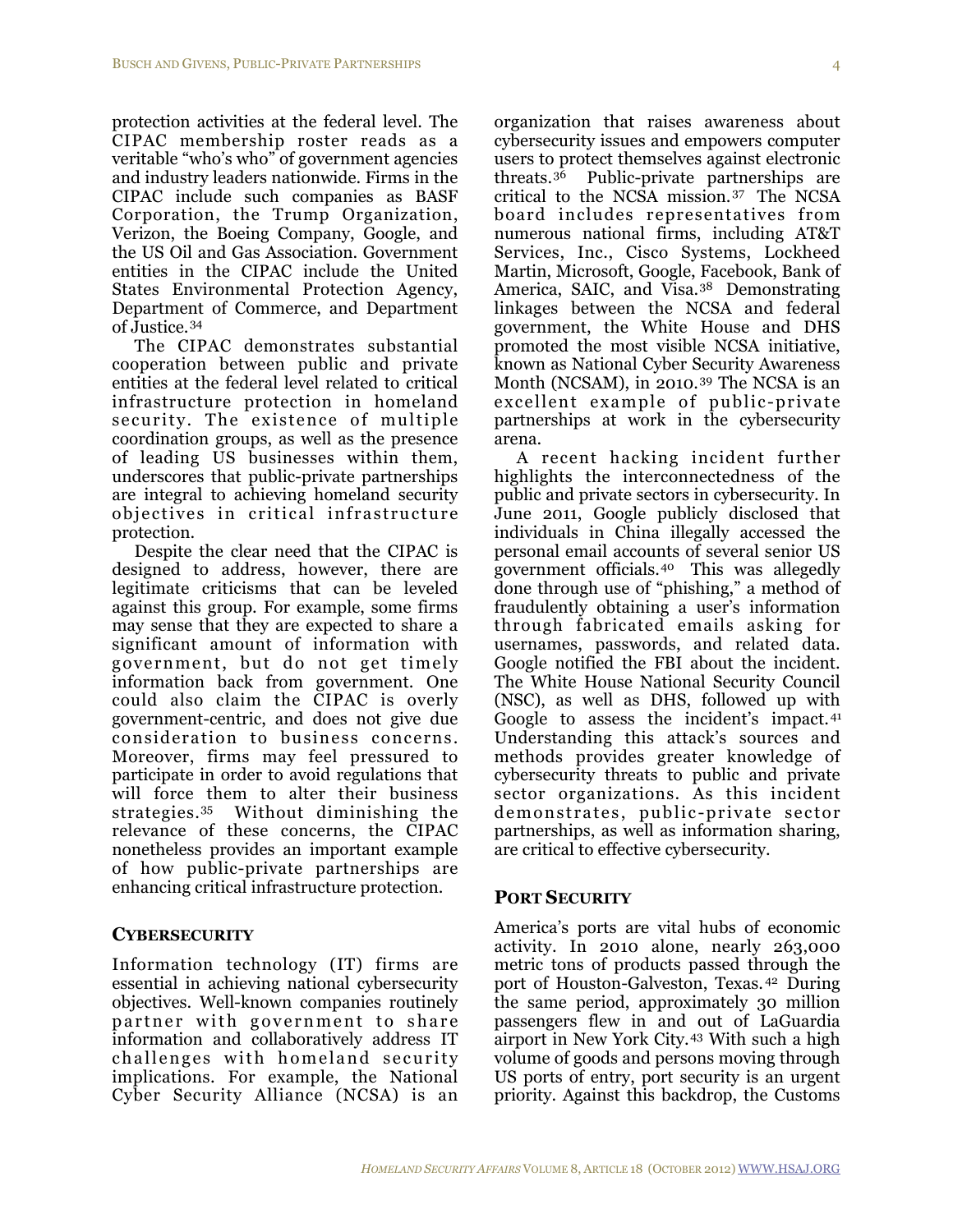Trade Partnership Against Terrorism (C-TPAT) is a government-business sector initiative that was created to enhance worldwide supply chain security.[44](#page-18-8) Over 6,000 firms are certified through the C-TPAT program, meaning they enjoy close working relationships with United States Customs and Border Protection (CBP), are able to obtain government risk assessments of their supply chain, and can attend special governmentsponsored supply chain security training sessions. [45](#page-18-9) Programs like the C-TPAT are useful to homeland security in providing a broad administrative framework for regular public-private sector coordination.

On-the-ground security initiatives also impact this critical area of economic activity. The Transportation Worker Identification Credential (TWIC) program pre-screens workers with unescorted access to sensitive areas of America's ports to ensure they do not pose a security threat.[46](#page-18-10) This arrangement enhances supply chain security, and helps achieve port security objectives. As of 2009, over 500,000 workers were enrolled in the TWIC program. [47](#page-18-11)

Technologies in use at America's ports underline the importance of public-private sector partnerships. Consider the SAIC Vehicle and Cargo Inspection System (VACIS). The VACIS is a device that emits low-level radiation, providing a rapid view of cargo containers' contents – not unlike an Xray machine.[48](#page-18-12) The VACIS permits government and private sector officials to quickly evaluate if a given container poses a threat. Similarly, new luggage and passenger screening machines produced by L-3 and GE Security bolster protection in US airports.[49](#page-18-13) While the latter continue to be the subject of vigorous public debate, it is worth noting that the so-called "full body scanners" are a private sector response to a governmental need – a clear example of public-private partnerships at work in homeland security.

Another public-private partnership in US airports is the Screening Partnership Program (SPP). Under this initiative, screening companies that meet certain qualifications carry out TSA-like duties at US airports. Additionally, individual airport executives may petition TSA for private sector employees to work as screeners in their facilities. [50](#page-18-14) While the program's scope is limited – only sixteen airports are participating – the SPP is proving a helpful alternative to TSA screening.[51](#page-18-15) Mark VanLoh, Director of Aviation for Kansas City, Missouri, noted in Congressional testimony that the SPP enhances flexibility in personnel use, allows for greater employee crosstraining, and is more effective in dealing with non-performing workers. [52](#page-18-16) Like the use of new, privately manufactured screening technologies in airports, the SPP illustrates the increasing presence of public-private partnerships in port security.

#### **EMERGENCY MANAGEMENT**

Emergency managers are increasingly engaged in all aspects of homeland security, including the previously discussed areas of critical infrastructure protection, cybersecurity, and port security.[53](#page-18-17) But there is still a distinct area within emergency management that stands apart from these subfields: immediate, near-term response and recovery activities.[54](#page-18-18) In such activities, FEMA has widely embraced the essential role of public-private partnerships. [55](#page-19-0) Hurricane Katrina and the BP Deepwater Horizon oil spill illustrate why FEMA has embraced these partnerships.

Hurricane Katrina provides emergency management scholars and practitioners with a powerful lesson in what not to do. While popular blame for inadequate response initially fell upon FEMA, today researchers acknowledge systemic failures at all levels of government. [56](#page-19-1) Despite these shortcomings, the private sector helped to address various government deficiencies in response and recovery efforts.[57](#page-19-2) As the world's largest employer, Wal-Mart is proficient in logistics; that is, efficiently moving and distributing large quantities of goods over a wide geographic area. In anticipation of the storm's impact in 2005, Wal-Mart deployed trucks full of relief supplies to the Gulf region.[58](#page-19-3) Clothing, diapers, toothbrushes, bottled water, ice, and non-perishable food items began rolling off Wal-Mart's fleet of trucks as the storm passed. [59](#page-19-4) Government leaders took notice. A local official even suggested that FEMA use Wal-Mart's response as a model for its own efforts.<sup>60</sup> In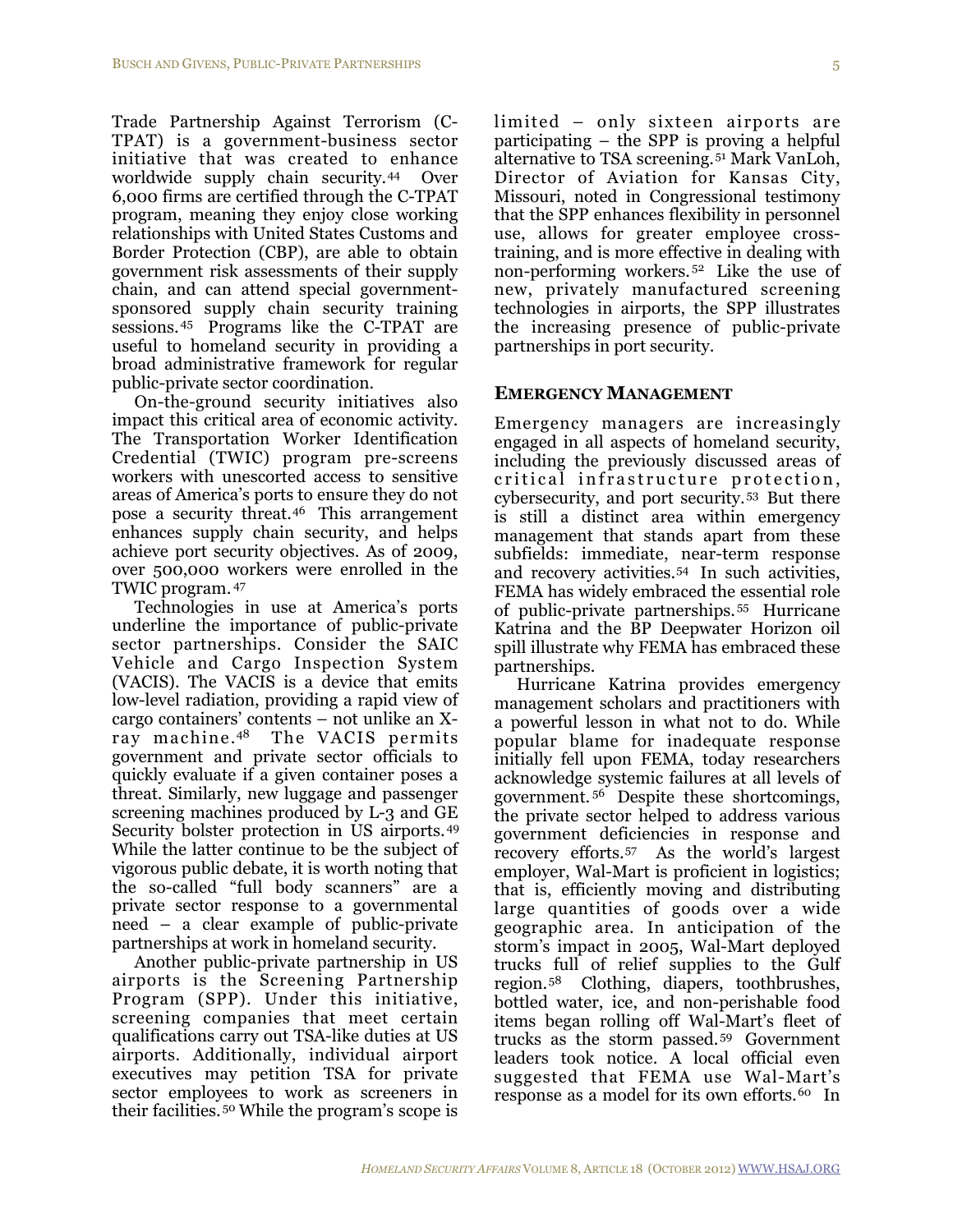the midst of a significant disaster, Wal-Mart filled governmental gaps in disaster recovery capabilities.

Like Katrina, the 2010 Deepwater Horizon oil rig explosion and spill affected a vast geographic area in the Gulf of Mexico. The initial response involved hundreds of local, state, and federal government actors, as well as representatives from the non-profit and private sectors. British Petroleum, which was a responsible party for the spill, worked with the federal government and veterans of the Exxon Valdez oil spill to assess its impact and facilitate cleanup efforts.<sup> $61$ </sup> The public sector lacked the necessary combination of equipment and technical expertise to shut off the flow of oil from the Gulf floor.<sup>[62](#page-19-7)</sup> Thus BP, which drilled the leaking undersea oil well in the first place, cooperated with the public sector in carrying out the work of halting the spill. Public-private sector partnerships were integral to the overall response and recovery effort.

FEMA has made public-private partnerships a high priority, and leads a major national initiative to forge closer ties with the business community. The agency's regional offices, which cover all fifty states and US territories, house a private sector liaison officer charged with building alliances with firms.<sup>[63](#page-19-8)</sup> FEMA Administrator Craig Fugate underscored the importance of the private sector for emergency management in recent public remarks:

The private sector, from Fortune 500 companies to your local grocery store, is an essential member of the team…. The faster we can help stores and businesses get back on their feet [after a] disaster, the more effective the rest of the team can be in focusing our resources on helping disaster survivors in areas that don't yet have access to those goods and services. Growing strong working relationships between emergency managers and the private sector is a good business decision for everyone – it helps us better serve survivors, rebuild our communities and boost local economies.[64](#page-19-9)

These comments illustrate the degree of buy-in within FEMA oriented toward building relationships with businesses. Public-private partnerships are beneficial in enhancing firms' preparedness for disaster, as well as connecting them with government partners in advance of a large-scale emergency. From FEMA's leadership team to personnel in regional offices, public-private sector partnerships carry tremendous importance. This emphasis has real-world impacts in disaster response.

# **BENEFITS OF PUBLIC-PRIVATE PARTNERSHIPS FOR HOMELAND SECURITY**

Public-private partnerships can enhance hiring, resource utilization, specialization, cross-sector trust, and technological innovation. They are often able to cut across traditional bureaucratic divides within government. And they can enhance public protection in ways not possible for government or businesses acting independently. In this section, we will discuss each of these advantages, which suggest public-private partnerships will make ongoing contributions in homeland security.

### **HIRING**

The private sector helps the public sector fill personnel needs more effectively than the government acting independently. Background checks for security clearances – a widespread requirement for prospective employees in the homeland security arena – are notoriously sluggish, sometimes taking years to complete.<sup>65</sup> This can create a significant time lag effect between an applicant being offered a position, and actually assuming that position. Compounding the issue, separate human resources-oriented activities are also necessary to bring a new employee into the homeland security workforce. These background investigation and human resources processes frequently overlap. Businesses operating within the homeland security space are often able to bring in new employees faster, and more efficiently, than the public sector. [66](#page-19-11) This, in turn, creates value for the public sector. This arrangement serves firms' business interests, as well as governmental personnel needs.

Today, firms like SAIC, Booz Allen Hamilton, Northrop Grumman, and General Dynamics assign employees to work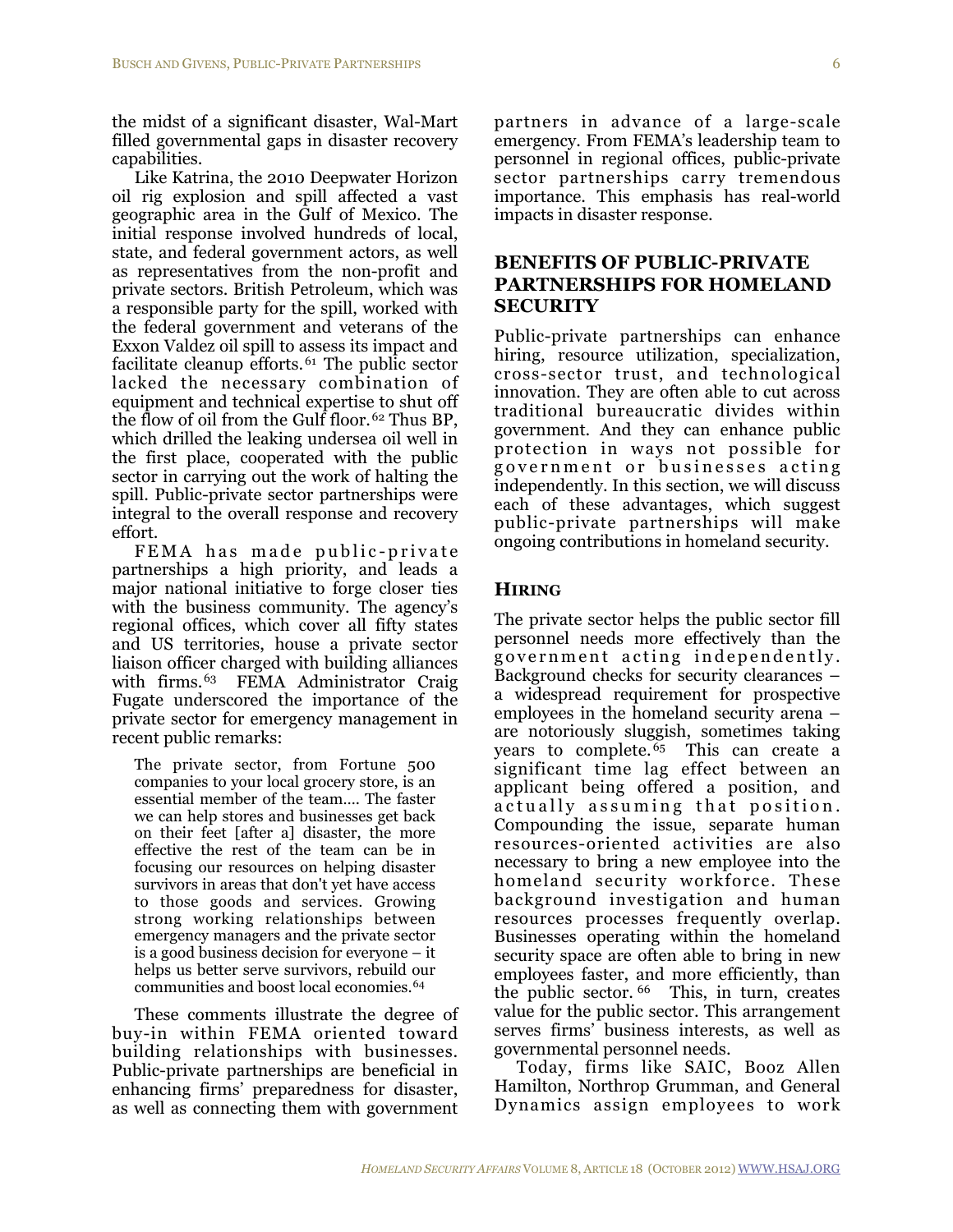shoulder-to-shoulder with government counterparts in public sector homeland security offices.<sup>[67](#page-19-12)</sup> As a result, the homeland security workforce benefits from the hiring speed of the private sector. These private sector employees perform traditionally government functions, from intelligence analysis, to emergency planning, to protecting critical infrastructure. Thus, businesses can augment the total homeland security workforce faster than government acting alone. This provides a swift, costeffective solution to the need for more personnel in homeland security positions.

### **RESOURCE UTILIZATION**

Firms have a fixed amount of human and physical capital with which to achieve business objectives. Resource utilization refers to these assets being directed toward a specific aim, and in so doing, forgoing other opportunities. By orienting resources toward homeland security applications, businesses, government, and the public can benefit. Firms' sales increase. Government gains from privately produced products and services, and public safety is enhanced. Private companies forge an advantageous triangular relationship among these stakeholders by using their resources for homeland security purposes.

A case from aviation security illustrates how focused resource utilization can benefit businesses, government, and the general public. In 2008, the Transportation Security Administration (TSA) announced that it would permit airline passengers to keep laptops in bags at security checkpoints, provided the bags adhere to a certain x-ray transparency standard.[68](#page-19-13) TSA subsequently released a Request for Information (RFI) about bag requirements: they should have no metal components, such as zippers, buttons, or snaps that could interfere with the ability of an x-ray to "see" the laptop's components. To this end, Aerovation – a luggage producer – responded by designing a "checkpoint friendly" laptop bag.[69](#page-19-14) In public-private partnerships such as this, a firm re-allocates research and development resources in order to meet government homeland security objectives, while at the same time serving its business interests. In theory, this would increase operational efficiency and reduce wait times for airline passengers in security queues. For this innovation to be effective, however, TSA personnel would need to receive training to recognize these "checkpoint friendly" bags and allow passengers to keep their laptops in the bags. This training may not have sufficiently occurred yet. But through these and similar efforts to maximize resource utilization, public-private partnerships can work to achieve homeland security objectives.

#### **SPECIALIZATION**

By participating in homeland security activities, private sector actors develop specializations in functional areas, enhancing public sector performance. [70](#page-19-15) This process, in turn, can permit government agencies to focus more upon mission-essential activities.[71](#page-20-0) For example, in 2009, TSA announced the award of an IT services contract to CSC, a firm based in Falls Church, Virginia.[72](#page-20-1) The \$493 million, five-year deal includes provisions for designing, maintaining, and upgrading TSA's IT infrastructure over time. [73](#page-20-2) Serving one agency's IT needs in such a comprehensive way means that CSC develops increasing familiarity with TSA systems, software, hardware, and requirements. This knowledge creates efficiencies over time. On the one hand, CSC is able to anticipate TSA's needs in a more effective fashion. On the other hand, TSA is freed to devote personnel and resources to other critical activities. Increasing specialization by CSC increases aggregate effectiveness, serving both private sector and public sector interests in a mutually beneficial manner.

# **BUILDING TRUST, INCREASING EFFECTIVENESS**

Communication between the public and private sector can decrease officials' skepticism and mistrust of one another. Over time, repeated interaction and collaboration may actually build trust across the government-business divide. Whether developing plans for the future, or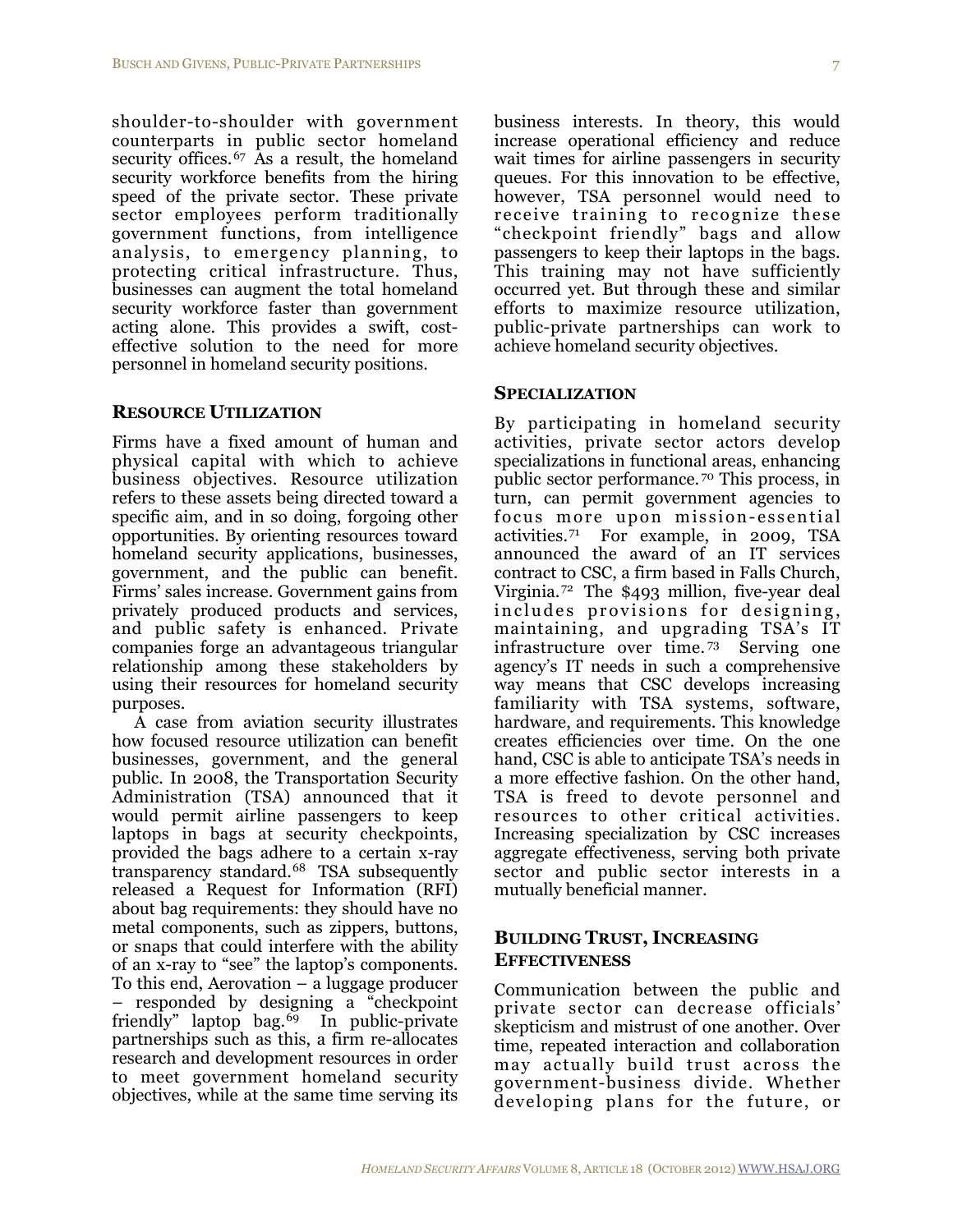responding to an emergency, trust is invaluable in fostering effective, mutually beneficial outcomes. [74](#page-20-3) So public-private partnerships have what might be called a "softer" benefit – the construction of relationships themselves. It is challenging to quantify the value of a public-private sector relationship in the same way one might appraise a house or a car. But having excellent working relationships in place during routine operations, as well as crises, is invaluable.[75](#page-20-4)

### **TECHNOLOGICAL INNOVATION**

Public-private partnerships can also serve as catalysts for new technological innovations. [76](#page-20-5) Two growing DHS initiatives stand out in their promotion of private sector innovation for homeland security-related challenges: the System Efficacy through Commercialization, Utilization, Relevance and Evaluation (SECURE) program, and its sister program, FutureTECH.<sup>[77](#page-20-6)</sup> The SECURE program provides a pathway for private sector research and development (R&D) to occur without DHS financing the process itself. This departs from the traditional model of government-funded R&D, in that DHS provides clear requirements and design specifications to prospective vendors via public announcement. Firms, in turn, design technologies using their own resources, and attempt to sell them to the government at a competitive price.[78](#page-20-7) This achieves public sector budgetary savings, permits firms to focus their R&D activities in a more effective way, and strives to deploy solutions in the short-term.

The FutureTECH program aims to enhance existing technologies to meet anticipated needs, taking a longer view of the innovation process. DHS identifies specific focus areas in which firms can continue to update and improve homeland security tools. These areas include detection of homemade explosives and waterborne improvised explosive devices. [79](#page-20-8) By entering into a Cooperative Research and Development Agreement (CRADA) with DHS, firms can benefit from public sector subject matter experts who help to shape the design of a given product to meet precise requirements.

In this sense, CRADA require close coordination between a DHS Science and Technology (S&T) officer and business representatives. [80](#page-20-9) Both SECURE and FutureTECH can advance innovation for homeland security by focusing private sector R&D activities to meet public sector needs. Despite the great promise of public-private partnerships in homeland security, they also have a number of shortcomings. The article next addresses some of the ways in which public-private partnerships can fail, and outlines areas of governance in which publicprivate partnerships cannot function.

# **POTENTIAL SHORTCOMINGS OF PUBLIC-PRIVATE PARTNERSHIPS**

Public-private partnerships can provide tremendous advantages for both government and businesses and can help the United States to meet its national security needs. There are, however, instances in which public-private partnerships are inappropriate due to the unique mandates of government. There have also been cases in which publicprivate partnerships fail to meet expectations or businesses do not comply with government recommendations. These issues demonstrate that while public-private partnerships are an important development in homeland security, they are imperfect, and there are certain roles that must be retained exclusively by the public sector.

# **THE LIMITS OF PUBLIC-PRIVATE PARTNERSHIPS**

There are certain functions that must remain squarely within the public sector domain. The decision to hire and fire government employees is clearly a public sector responsibility – and must remain an authority of the public sector. To be clear, private sector-contractors can *assist* public sector entities in human resources-related processes, providing operational assistance, information, and expertise. But the actual *decision* to grow or shrink the workforce affects government in a deeply rooted way, and requires a government employee's signature. To do otherwise would risk undermining the political process, and would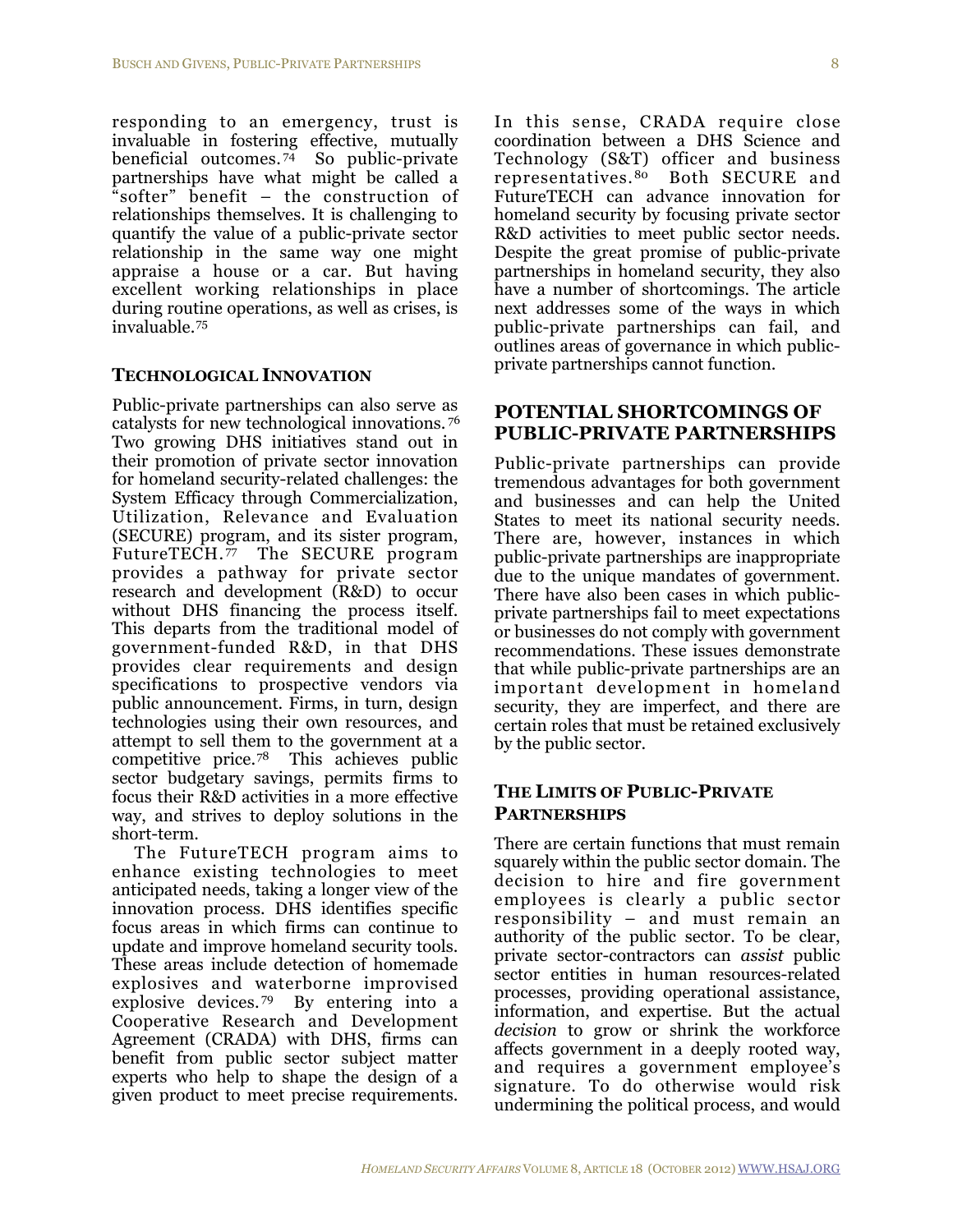create severe conflicts of interest in the very contracts that are approved for the private sector. This would present an unacceptable and unethical quandary for government.

Procuring resources, managing crises, and securing contracts are clear public sector responsibilities that should not be placed in private sector hands. For accountability reasons, businesses cannot control public sector budgets. Firms can provide advice on budgeting decisions for government, but they cannot actually approve them. In order to avoid conflicts of interest, signatures on procurement orders must remain those of government employees. The public sector also relies on contracts for provision of goods and services, and government employees must sign those contracts. Outsourcing this function effectively places control of public dollars in private hands, undermining society's trust in government's stewardship of tax revenue. Similarly, crises often call for public safety-related decisions about the movement of people and resources. The democratic state's first duty is to protect its citizens, and it naturally follows that these types of choices – sending another police officer, opening and closing evacuation shelters – must ultimately be directed by government employees.

# **UNMET EXPECTATIONS AND COST OVERRUNS**

Without proper management, contractual public-private partnerships can fail for many reasons, including unmet expectations and cost overruns. One component of the DHS Secure Border Initiative, widely known as the "Virtual Fence," provides an excellent example of how this can happen. This initiative was to consist of a series of surveillance radars, cameras, and sensors to monitor the United States-Mexico border. [81](#page-20-10) But the region's harsh terrain caused the equipment to malfunction, and the different technologies that made up the Virtual Fence were challenging to integrate.  $82$  These issues would be problematic enough on their own, but the project also ran into cost overruns. Estimates for 2005 showed it would cost \$7 billion for the fence to cover the *entire* 2,000 mile US southern border. [83](#page-20-12) But a pilot test of Virtual Fence technology cost \$1 billion to cover *fifty-three miles of the border* – just 2 percent of the total project. [84](#page-20-13) In January 2011, DHS canceled the Virtual Fence project, noting that it "'did not meet current standards for viability and cost effectiveness.'" [85](#page-20-14) The Virtual Fence project demonstrates how contractual partnerships between government and business can fall apart. Unmet expectations, poor execution, and spiraling costs doomed the initiative. This underscores the importance of effective and transparent management of contracts in public-private partnerships.

# **APPEARANCE VERSUS REALITY OF COOPERATION**

In 2008, teams of government scientists identified a cyber vulnerability in the US Bulk Power System (BPS), drafted a list of remedies to address the vulnerability, distributed the list to electrical companies, and provided a timeline for implementation. Despite these proactive steps, and despite the apparent mutual interest in addressing these vulnerabilities, in reality there was minimal private sector compliance with these recommendations.[86](#page-20-15) This example shows differences between public and private sector approaches to cybersecurity. It also suggests that, despite the appearance of public-private sector cooperation on cybersecurity initiatives, actual cooperation may be less common than one imagines. [87](#page-20-16)

Differing approaches to critical infrastructure protection can also be a source of discord between the public and private sectors. Marc de Bruijne and Michel van Eeten point out that while government and business both agree on the importance of critical infrastructure protection, this consensus can be remarkably shallow. [88](#page-20-17) Another scholar notes that any business executive who suddenly announced he was increasing security spending by 25 percent for the good of the nation would almost certainly be fired.[89](#page-20-18) Government appeals to morals, patriotism, or civic responsibility quickly lose their luster when they begin to eat into a firm's bottom line.<sup>90</sup> Businesses may publicly promote their commitment to security, but behind closed doors, there is an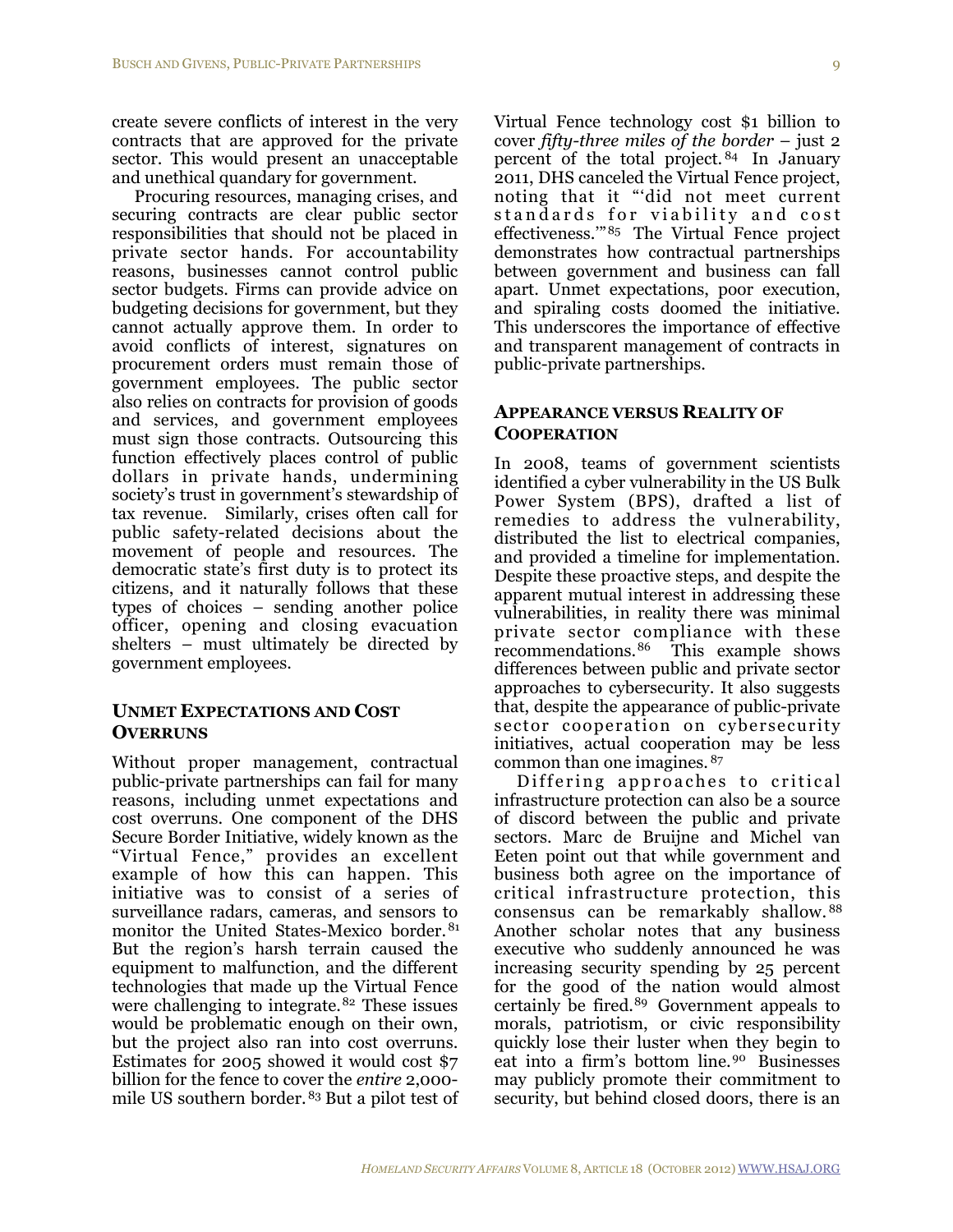upper limit to firms' security expenses. Beyond that limit, genuine (rather than rhetorical) investment in security can be difficult to come by.

These examples provide a cautionary tale for the public and private sectors. Publicprivate partnerships provide great value for both government and businesses. But there are fundamental limits to what public-private partnerships can do, and they sometimes fail to deliver as expected. In the following section, we discuss ongoing challenges for public-private sector partnerships for homeland security.

### **ONGOING CHALLENGES FOR PUBLIC-PRIVATE PARTNERSHIPS IN HOMELAND SECURITY**

As the examples in the previous sections demonstrate, public-private sector partnerships are transforming the entire discipline of homeland security, but there are potential pitfalls from such partnerships as well. This trend toward public-private partnerships can therefore provide tremendous benefits, but it can also create organizational pathologies, long-term challenges, and many uncertainties. Several of the challenges discussed below are already emerging, while others may arise as publicprivate partnerships continue to evolve in homeland security. Scholars and practitioners will need to be mindful of these issues as the discipline of homeland security matures.

### **EVOLVING GOVERNANCE AND RESPONSIBILITY**

In public-private partnerships, traditional hierarchy yields to collaborative engagement. In addition to more traditional skills in overseeing and directing, managers will increasingly need to connect and coordinate the shared activities, resources, and capabilities of a host of new organizations and individuals. This arrangement suggests a shift in management and organizational accountability, raising salient legal and ethical questions.

Over time, public-private partnerships will undoubtedly affect the skill sets required for public sector managers. As noted, supervisors will be more valued for their ability to foster collaboration among personnel and organizations than for hierarchical management skills. This transition toward a more coordinated public sector management is known as "networked governance." [91](#page-20-20) Like most organizations broadly concerned with public safety, homeland security agencies have historically self-organized in a paramilitary-style, top-down structure. Networked governance suggests a flattening of this organizational structure over time.

In this sense, the need for collaborative management will ultimately drive changes in hiring and promotion practices. The spoils will go to those who can effectively communicate and coordinate the actions of many disparate actors – not to those who can simply command. The coordination-oriented manager's skills, values, and outlook then trickle down into the rest of the organization, eventually changing it from within. This adjustment from a hierarchical to a more horizontal organization would require excellent planning and execution by both public and private sector leaders to ensure continuing effectiveness. These potential organizational changes also connect with questions of accountability.

Who is calling the shots now? With more firms entering the homeland security space, delicate management questions become salient: is it ever appropriate for a private sector employee to direct a government civil servant to perform specific work functions? Under what circumstances might this hold true? Two members of Congress recently voiced reservations about this idea, underlining that it is government, not business, that must be ultimately be "in charge" of homeland security.[92](#page-21-0) Is this always the case? What protections can government devise to ensure that it continues to direct homeland security operations, even with a substantial private sector presence? None of these questions are easy to answer. As the field of homeland security moves forward, these issues will continue to present difficult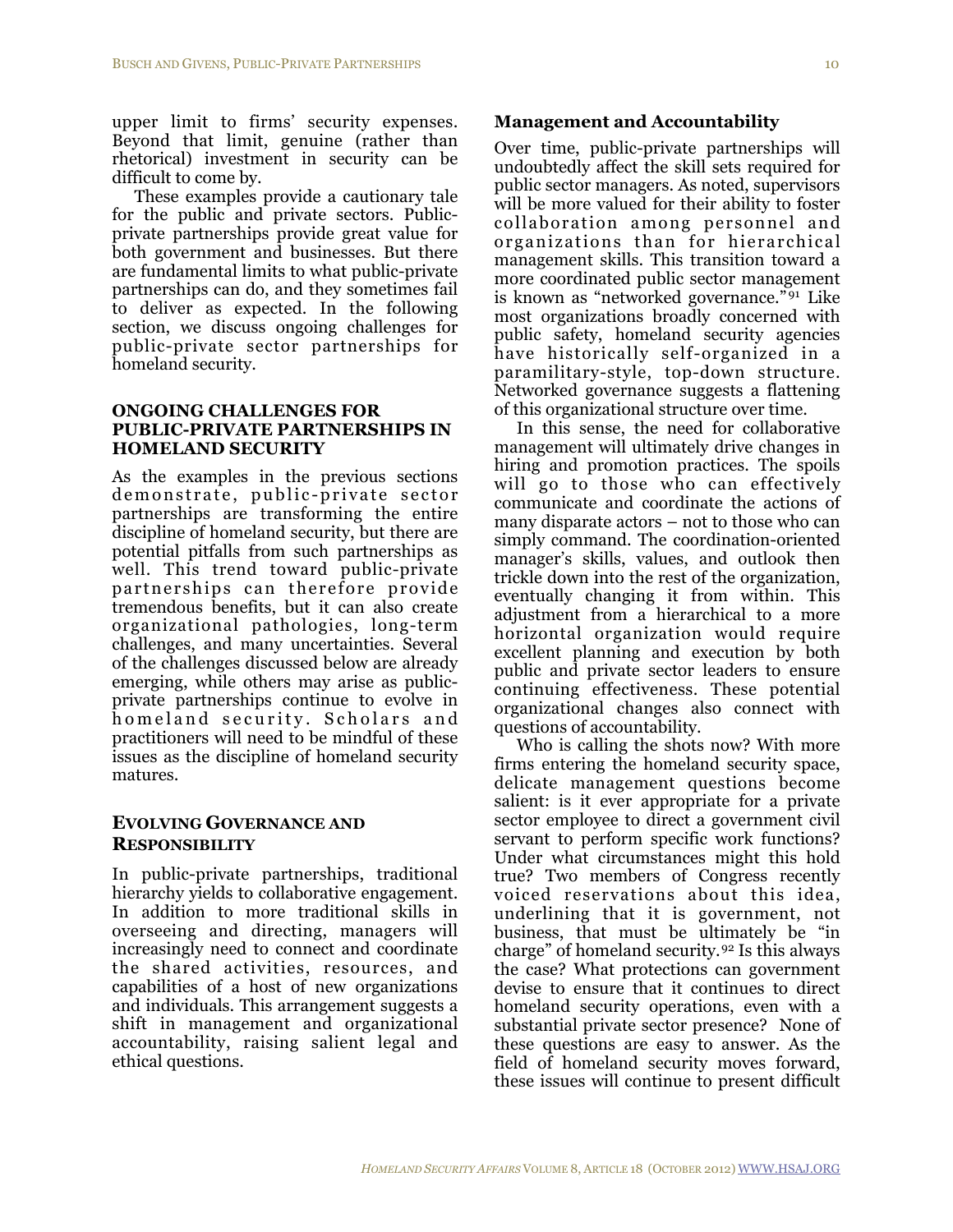challenges for governmental and private sector specialists.

### **Legal and Ethical Challenges**

Government can expand its presence and influence via public-private partnerships in homeland security. This carries legal implications worth considering. Jon D. Michaels refers to a phenomenon he calls "deputizing," in which the private sector, along with citizens and other organizations, serve as a force multiplier for homeland security purposes. He holds that this arrangement can place homeland security activities on ambiguous legal and regulatory ground.[93](#page-21-1) For example, private security officers now outnumber police officers three to one in the United States.[94](#page-21-2) Retaining private security firms can be financially advantageous for government. Guarding federal buildings or large-scale events increases long-term fixed costs for law enforcement agencies. Retaining firms to temporarily perform these duties saves time and money. It permits law enforcement agencies to reallocate resources to other priorities. Despite these benefits, this type of public-private partnership also raises serious constitutional questions.

There is a vigorous debate related to the legal powers of private security officers.[95](#page-21-3) Private security firms may or may not act as government agents. Depending upon context, they may conduct limited searches of persons. It is not yet clear if these searches are uniformly constrained by the US Constitution's fourth and fifth amendments.[96](#page-21-4) Similarly, there are concerns about the chain of command within private security companies. To whom do private security officers ultimately report, and to whom are they ultimately accountable  $-$  a government authority or a business? And how does this distinction affect the way they carry out their duties? These issues blur the legal boundaries between business and government. The implications here are significant. Use of private firms for law enforcement-like functions raises legal and organizational questions that must be balanced against financial advantages.[97](#page-21-5)

Despite these challenges, proponents of public-private partnerships can point to a

number of strategic advantages. Government can exert its influence through businesses in a beneficial way. Putting aside discussion of private security firms, consider that privately produced technologies scan citizens for explosives and contraband in airports. Scholars in emergency management, public administration, operations management, and urban affairs highlight the benefits of private sector participation in disaster response.<sup>[98](#page-21-6)</sup>

Skeptics, however, can be apprehensive about the degree to which the state intrudes on private lives via public-private partnerships: surveillance cameras can capture one's every move in public; cell phone intercepts erase the notion of private information exchange; and invasive airport security screening is often interpreted as eroding individual liberties and initiating a slow shift toward more widespread draconian security measures. These are valid sources of concern and require clear responses from government and businesses.

The shifting of organizational and technological responsibilities to the private sector also prompts related questions about liability. If private sector technologies do not deliver, what does this mean from a legal perspective? For example, let us assume a sophisticated network of chemical sensors fails to detect a toxic agent in the Washington, DC-area Metro system. Who gets the blame? Absent indemnification agreements, can government sue the firm? Is it more appropriate for citizens' litigation to be directed toward government or the business itself? Joint action means sharing accountability for successes and failures in homeland security. Security, however, is the state's first duty. It is government, not business, that must ultimately make critical decisions and take decisive actions in homeland security. How to reconcile these positions? Does public-private sector collaboration mean mutual or individual culpability for mistakes? These lines of inquiry require further investigation. Additional liability questions arise when the public sector lacks the knowledge to make informed judgments and decisions.

The Deepwater Horizon oil rig explosion and spill show what can happen when government regulation breaks down. No public sector agency had a complete view of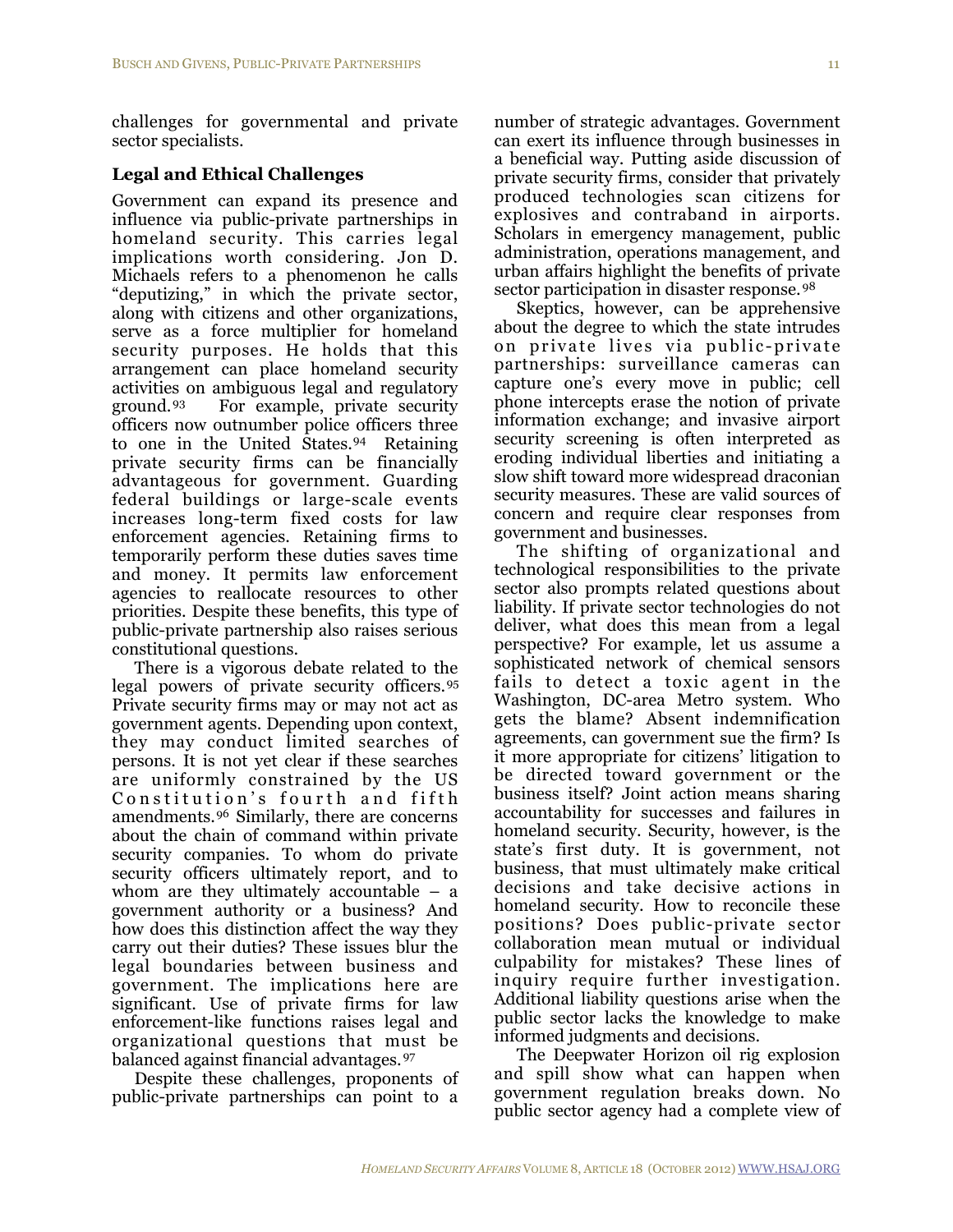the problem, nor the expertise and equipment needed to solve it. Might the privatization of airport security functions create a similar dilemma? For instance, what happens if an explosive device slips through a security checkpoint, ultimately downing a commercial airliner? Will government be able to adequately explain to the public why the lapse occurred, and how to remedy it? Contractual consequences under this scenario prove worrisome, as well. If government homeland security capacity is "hollowed out" via outsourcing to private firms, then homeland security can be held hostage to the private sector. [99](#page-21-7) Public sector agencies must guard against this possibility through diversifying contracts, incentivizing competition among private sector actors, and maintaining a minimum baseline of expertise in core competencies.

#### **Increasing Need for Transparency**

Public-private partnerships also raise concerns related to transparency, which refers to two distinct, yet related concepts. The first is governmental transparency, specifically agency reporting to Congress. The second is agency and business reporting to the general public. Both areas of transparency pose significant challenges. Legislative oversight is problematic for DHS. As of July 2012, over 100 committees or subcommittees address matters related to departmental operations.[100](#page-21-8) Businesses in the homeland security space compound this challenge. For example, are private sector representatives held to the same standards of ethics and accountability as their public sector counterparts? If Congressional oversight of DHS is fractured, how effective is oversight of firms' activities? Robust monitoring of public and private sector homeland security actions is essential. Lawmakers will need to ensure that oversight evolves in parallel with the trend toward public-private partnerships in homeland security.

A second challenge relates to decreasing transparency in the privatization of national security functions.<sup>[101](#page-21-9)</sup> Among the many volumes on the evolution of homeland and international security since 9/11, Dana Priest and William M. Arkin provide the most

expansive treatment of this topic.[102](#page-21-10) They raise several salient observations about the expansion of post-9/11 government contracts. Under the Bush administration, they argue that Congress was able to substantially grow government for national security reasons via private contracting. [103](#page-21-11) At the same time, they note that Congress tried to create the appearance government was not growing – presumably for political reasons. [104](#page-21-12) There is also a span of control issue; top government officials admit the number of national security programs involving businesses has become unmanageable.[105](#page-21-13) Cozy relationships between government and business representatives are uncomfortable for Priest and Arkin. These are best exemplified in the lavish conferences in which public and private sector officials mingle over expensive drinks, dinner, and entertainment. [106](#page-21-14) The purpose of these conferences is to build business relationships between the public and private sectors.<sup>107</sup> To Priest and Arkin, though, they appear to erode the sense of accountability and due diligence needed in government contracting. They argue that these trends are ultimately damaging to national security.

To a limited extent, we agree with Priest and Arkin's thesis. It is true that ineffective program management is fiscally irresponsible and is conducive to misdirection and error. It is also important for the public to know that program oversight is in place and that outcomes are being measured in a meaningful way. But the suggestion that there is something sinister here is unfounded. Priest and Arkin gloss over the efficiencies that public-private partnerships can create. As we have argued in this article, publicprivate partnerships can improve hiring, resource utilization, specialization of labor, and technological innovation. In publicprivate partnerships, firms seek profits, and government scales in a way that would be impossible if acting independently. In this sense, public-private partnerships enhance efficiencies in ways that government cannot produce on its own. This is not foul play; it is a case of rational action by both the public and private sectors.

In light of these challenges, the public and private sectors would be well served by showing why government-business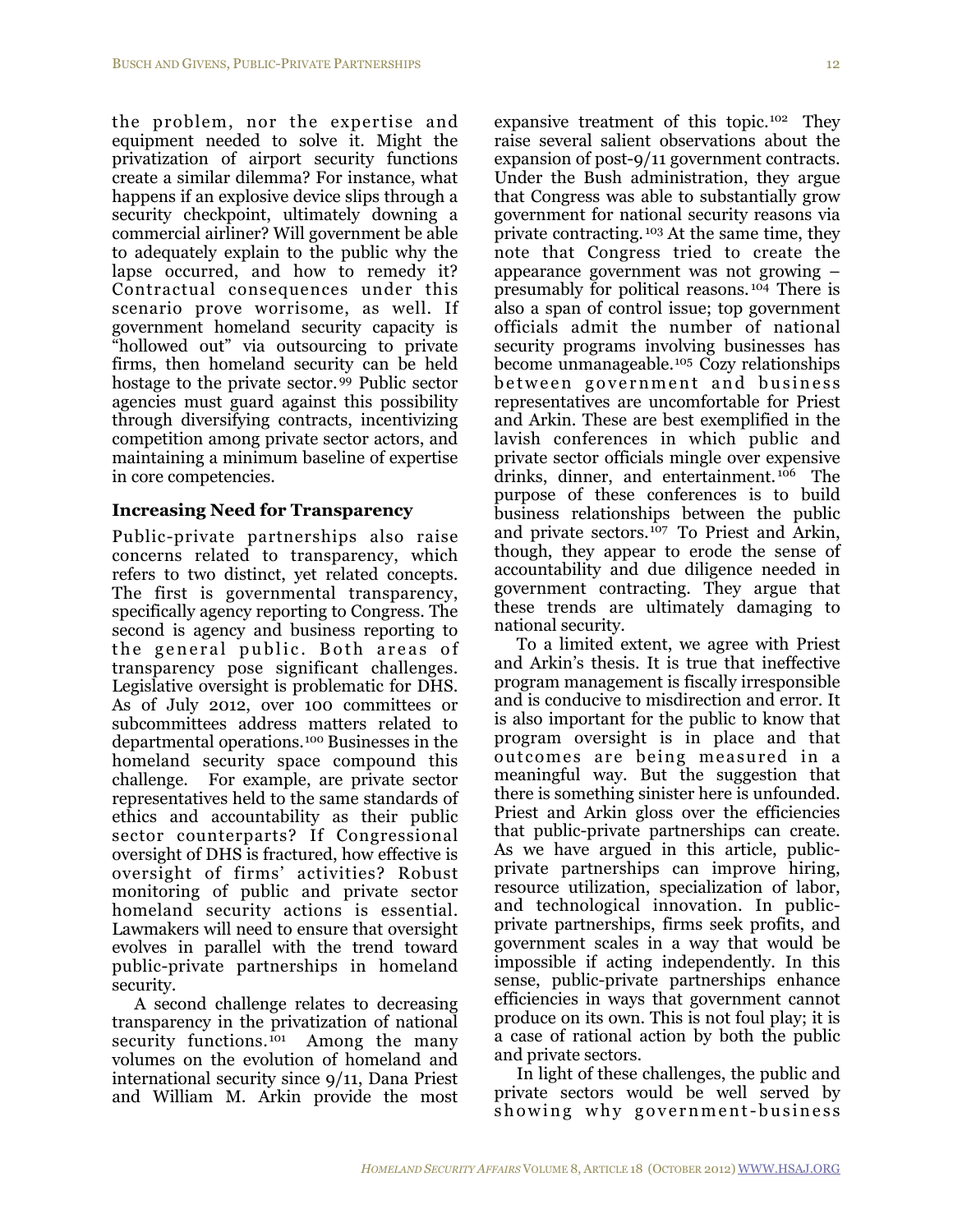partnerships are necessary, and how their existence benefits homeland security. A positive example of such efforts would be the work of Thomas Cellucci, former chief commercialization officer at DHS, who publishes extensively on the benefits of public-private partnerships for government, businesses, and taxpayers. [108](#page-21-16) For example, he makes the case for public-private partnerships, particularly in the context of the DHS SECURE program:

The products that are developed through [the SECURE program] (even the ones that were not purchased by DHS) can be offered to other private sector entities, such as airport security, school and university security, and security for professional sports and concerts, many of whom support the defense of critical infrastructure and key resources nation-wide. There is then an increase in public safety and security, all while the private sector, public sector and taxpayer benefit from the partnership[.109](#page-21-17)

In clear language, Cellucci demonstrates the benefits of public-private partnerships for businesses, government, and the public. Similar government reporting and explanation will help allay concerns over the necessity of public-private partnerships.

### **INCENTIVIZING PRIVATE SECTOR PARTICIPATION**

Public-private partnerships are easy when both government and business immediately benefit. In a service contract, for example, government is able to procure a needed good or service, and a company's bottom line increases. But what happens when government needs the private sector – such as in obtaining data on critical infrastructure vulnerabilities – but the private sector lacks incentives to cooperate with government? Working with public sector officials, while helpful for homeland security purposes, eats into firms' overhead expenses. Collecting data on a business' vulnerabilities requires time, labor, and material costs that are not profit-oriented. There is a financial disincentive for businesses to assist government in this case. This problem can be compounded if a company's competitor decides not to cooperate with government in

Public-private partnerships can also create proprietary and legal risks for companies. What assurances, for example, do firms have that government will protect proprietary or sensitive information? The WikiLeaks scandal underlines that classified national security information can quickly enter the public domain, damaging the national interest. [111](#page-21-19) It is reasonable to suggest that firms' confidential information could be subject to similar disclosures while in government custody. Such leaks can rapidly erode a business' competitive edge. Other firms offering similar products or services gain valuable business intelligence from these data. Private sector actors may find their trust in government undercut by information leaks. *In extremis*, private sector cooperation with government on critical infrastructure protection could lead to a business' outright failure through breaches of confidentiality. [112](#page-22-0)

Regulatory questions become salient in exchange of sensitive information. Can businesses be targeted for punitive measures if they unwittingly turn over damaging information about their activities? There is a potential moral dilemma in businesses providing the government information on facilities and operations. Countless firms are subject to government regulation. In cooperating with government for homeland security purposes, firms potentially risk shining a light on unsavory or illegal business practices. Government and businesses may need to develop clear guidelines on exchanging potentially damaging information for homeland security purposes.<sup>[113](#page-22-1)</sup>

How to promote private sector engagement under these challenging circumstances? Orszag argues tax breaks make bad policy; they can provide benefits to firms that would have invested in security measures anyway, increasing the firms' budgetary costs but not actually providing extra security. [114](#page-22-2) Moreover, he argues that tax credits do not distinguish between high-risk and low-risk sectors – for example, chemical plants versus shopping malls – when they logically should. [115](#page-22-3) Similarly, James A. Lewis points out that voluntary cooperation from firms in the cybersecurity arena is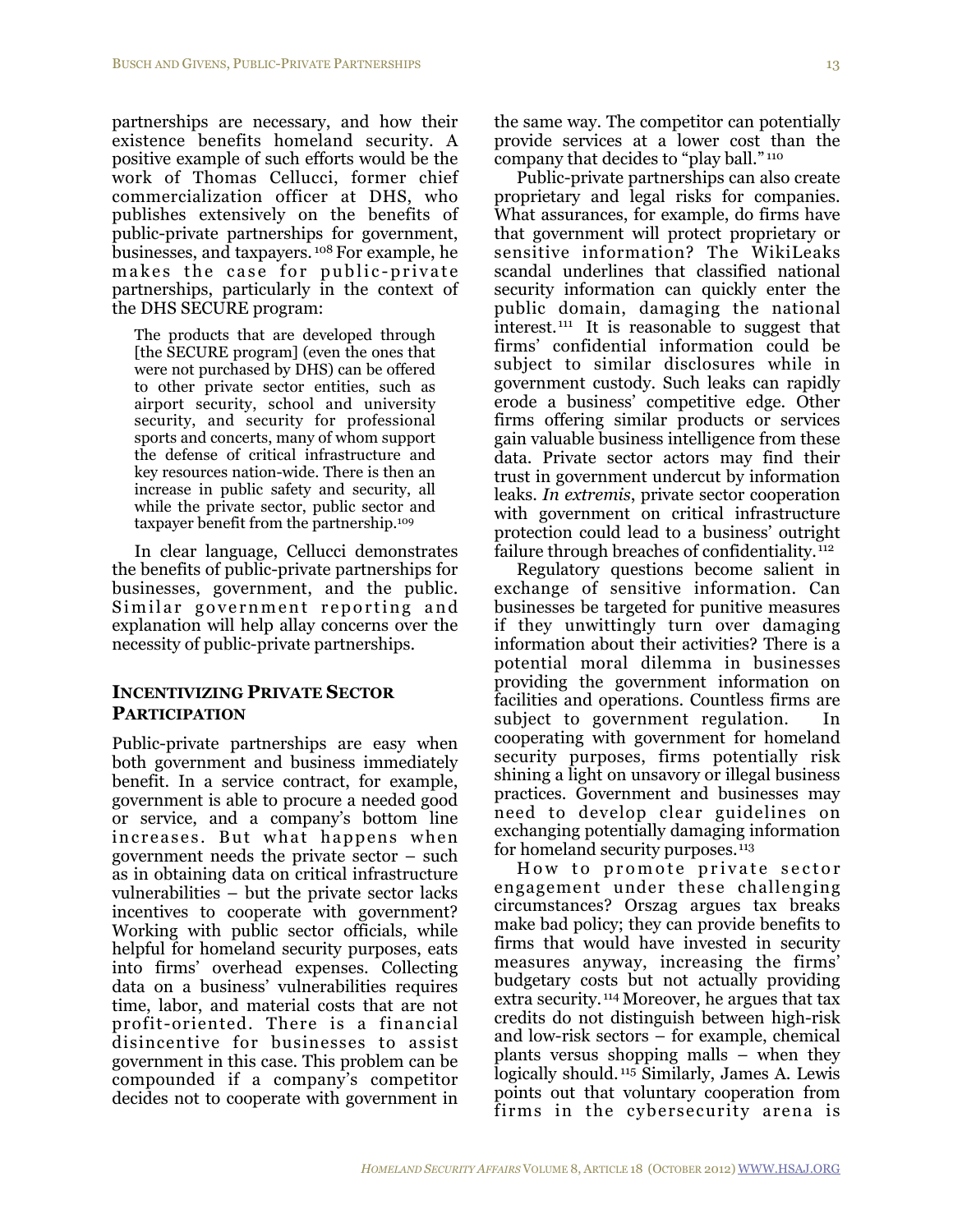inconsistent with other sectors of homeland security that require strict government regulation, including banking, commerce, and transportation. [116](#page-22-4) Both of these examples show the difficulty of balancing regulatory tools and market forces to engage businesses in homeland security efforts. Scholars, public sector practitioners, and private sector representatives therefore aid homeland security by seeking new ways to encourage businesses' participation. Developing a menu of policy options to increase firms' involvement in homeland security will be an important priority for the years ahead.

### **POLITICS, BUDGETS, AND LONG-TERM PLANNING**

Politics, budgets, and long-term planning are interconnected in the homeland security context. The electoral process can impact homeland security in significant ways. Representatives' thinking about homeland security leads to adjustments in budgets and policies. While hawkish elected officials may choose to funnel more resources toward homeland security, others might elect to trim budgets and focus more narrowly on specific strategic priorities. These shifts can alter, or even undermine, long-term planning in homeland security. The ongoing global financial crisis also impacts government and businesses' approaches to homeland security. In this dynamic environment, the public and private sectors must effectively plan for future threats and challenges in homeland security.

Politics affect public-private partnerships. For example, Connecticut Senator Joseph Lieberman recently expressed concern that private employees, rather than government officials, are making critical decisions at DHS.[117](#page-22-5) After TSA halted an initiative in 2011 to expand businesses' roles in airport security, Florida Congressman John Mica vowed to investigate the decision, noting "Nearly every positive security innovation since the beginning of TSA has come from the contractor screening program." [118](#page-22-6) When politics challenges businesses in this way, firms can become increasingly reluctant to enter the homeland security space. Winning government contracts comes at significant

overhead cost; research and development, labor, and negotiation expenses come out of firms' bottom lines. It makes little sense for firms to invest in homeland security if elected officials (vis-à-vis bureaucrats, with whom those firms routinely interact) can abruptly restrict or halt business. When companies hesitate to enter the homeland security arena, this reduces the size of the private sector homeland security market. With less competition in the game, firms that stay at the table can charge higher fees for government contracts. The public sector is left with a diminishing pool of choices for outsourcing, becoming increasingly beholden to a small number of businesses for products and services. Of course, with stifled competition, any cost increases are passed on to taxpayers. Political forces can profoundly change government-business partnerships in homeland security.

Global financial markets influence agency budgets. Recently, the worldwide economic recession reduced the number of private contractors performing traditionally governmental functions. A 2009 DHS initiative began to examine the appropriate balance of government workers and contractors within the department. [119](#page-22-7) By April 2011, DHS cut 3,200 contractor positions, converting them into 2,400 government jobs.[120](#page-22-8) The DHS 2012 fiscal budget includes provisions to convert another 1,881 positions from the private sector to the public sector. [121](#page-22-9) Current trends away from private contracting are not limited to DHS. In January 2011, then-Secretary of Defense Robert Gates announced an initiative to drastically thin the ranks of contractors within the Department of Defense, as well:

[As] I have said before, this department has become far too reliant on contractors to perform functions that should either be done by full-time employees or, in some cases, to staff activities that could – and should – be discontinued…. Overall, we will cut the size of the staff support contractor cadre by 10 percent per year for three years and realize nearly \$6 billion in total savings.<sup>[122](#page-22-10)</sup>

Reduced budgets affect public-private partnerships in homeland security, and will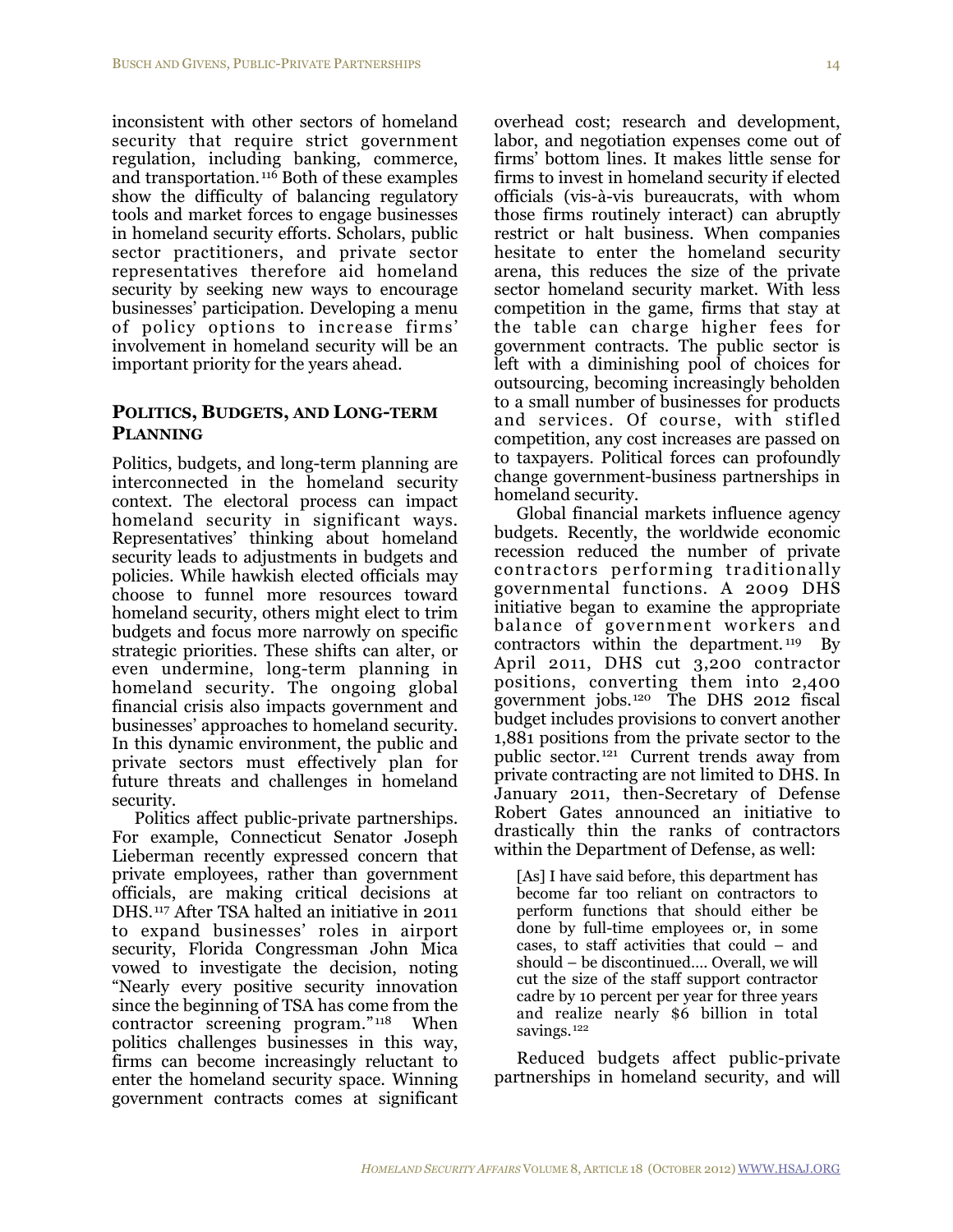continue to change amidst efforts to revive the world's economies.

Businesses now face an uncertain future. Some firms find themselves in "survival mode," trimming staff because of operating costs. In 2011, icons of American industry with links to homeland security, including GM ( official vehicles), Caterpillar (construction and debris removal equipment), Sprint Nextel (communications), and Home Depot (disaster recovery supplies) cut thousands of positions. [123](#page-22-11) When firms trim budgets, they have fewer resources (human and physical capital) to produce products and deliver services. This means the range of possible business relationships for homeland security narrows. Complicating matters, when government budgets shrink, firms can find it difficult to plan for the future; revenue streams become dynamic, and this year's homeland security cash cow may not be there next year. These circumstances create a vicious circle effect for businesses. Government budget cuts eliminate business for the private sector, forcing firms to scale down. This trimming could restrict the ability of companies to operate in the homeland security space. For both the public and private sectors, then, there is an aggregate shrinking effect in homeland security capacity. This creates hardships for both sectors. Government may not be able to guarantee a consistent level of public protection, while businesses may find it difficult to sustain operations and grow effectively. Both sectors are burdened by the global financial crisis.

In light of these trends, government and businesses must effectively plan for the future of homeland security. Converting private sector jobs to public sector positions requires focused government effort. Competencies, skills, and knowledge must smoothly transfer from business to government hands. Yet there is little financial incentive for businesses to cooperate in this process. Doing so contradicts their selfinterests. After all, firms in the homeland security space make money from government contracts. For its part, government may find it has lost the capacity to perform in certain areas of homeland security. This may be due to over-reliance on the private sector – the "hollowing out" of government mentioned

above. Further complicating this picture, there is a continual flow of homeland security officials between the public and private sectors. Firms' employees may join government to gain excellent benefits, promotion potential, and predictable work schedules. Public sector employees can gravitate toward the private sector for substantially higher salaries and fewer bureaucratic constraints. Downplaying or ignoring these trends hinders effective longterm planning in homeland security. Business and government officials should carefully consider these factors in their respective plans for the future.

### **CONCLUSIONS**

This article shows that public-private partnerships are now integral to homeland security as a whole – not just its subfields. Government and business cooperation can provide distinct advantages in hiring, resource utilization, specialization, and technological innovation. These partnerships also have significant implications for management practices, legal and ethical challenges, transparency, building private sector participation, politics, budgeting, and long-term planning. Future studies will need to examine other critical issues that become relevant as public-private partnerships continue.

For example, what is the effect of decreasing the number of private contractors working in homeland security? This may increase cost savings, but also degrade operational efficiencies. In an era of shrinking budgets and rising demands on security officials, it may be that reducing the privatization of homeland security also diminishes effectiveness. This may be fiscally healthy, in other words, but damaging from a security standpoint. Scholars can benefit from critically examining the effects of private sector personnel reductions on homeland security.

As public-private partnerships continue to grow, there is also a compelling need for scholarly investigation of effective management and successful outcomes in public-private partnerships. Moreover, academics can make valuable contributions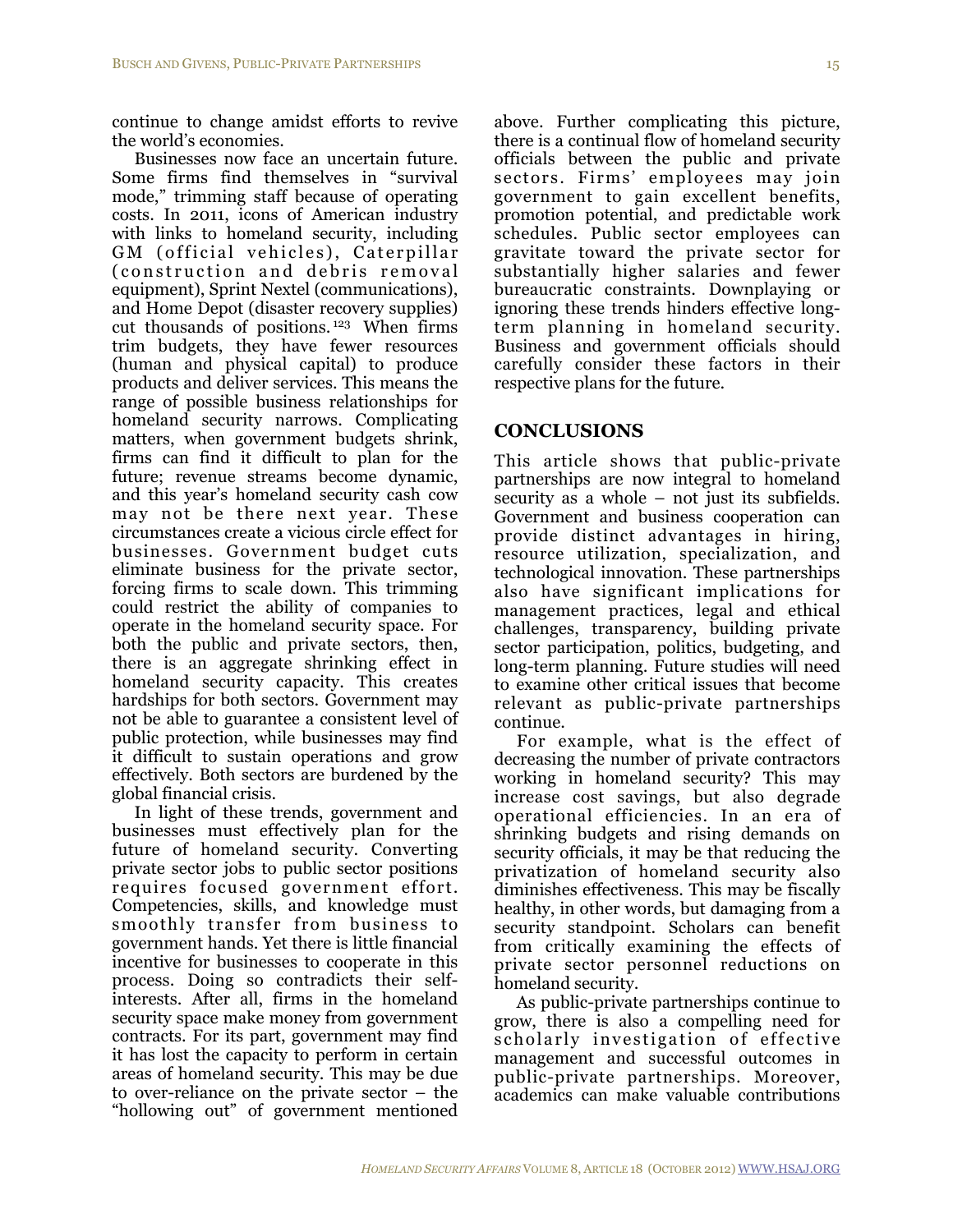in studying actions, initiatives, and special projects that add value to public-private partnerships in homeland security. Researchers can work with industry leaders to enhance tools to share best practices. For example, an existing DHS website designed for sharing best practices – Lessons Learned Information Sharing – could provide an excellent starting point for this cross-sector collaboration.[124](#page-22-12) Scholars are in an ideal position to make analytical connections and provide a theoretical framework for successful management of public-private partnerships.

From a theoretical perspective, publicprivate partnerships also raise important questions. Our understanding of homeland security is increasingly linked with concepts, rather than agencies. Flexibility, adaptability, and resilience have become hallmarks of homeland security programs at all levels of government. Incorporating these concepts into agencies' plans and operations helps to produce favorable outcomes. But do publicprivate partnerships sufficiently align with these concepts? Some might argue this is clearly true – contracting represents a "flexible" way to expand homeland security staffing. However, others could demonstrate that this is hardly the case; contracting can increase government dependency on the private sector, reducing organizational flexibility. These questions merit additional examination.

There is an enduring need to maintain capabilities in homeland security. From 9/11, to Hurricane Katrina, to the 2011 Joplin, Missouri tornado, natural and man-made disasters continue to loom large in the national conscience. The private sector will continue to play a major role in addressing similar threats in the future. Public sector

agencies benefit from working with businesses to strengthen US resilience. There will be an ongoing need for scholars to provide insights as these trends continue to develop.

### **ABOUT THE AUTHORS**

*Dr. Nathan E. Busch is an associate professor of government at Christopher Newport University (CNU) and co-director of the CNU Center for American Studies, where he is lead coordinator of CNU's annual Symposium on Homeland Security. He is author of No End In Sight: The Continuing Menace of Nuclear Proliferation (University of Kentucky Press, 2004), and editor of Combating Weapons of Mass Destruction: The Future of International Nonproliferation Policy (University of Georgia Press, 2009). He can be reached at [nbusch@cnu.edu.](mailto:nbusch@cnu.edu)*

*Austen D. Givens teaches graduate courses on terrorism and emergency management at Utica College in Utica, NY. He previously served as director of emergency management at Christopher Newport University (CNU) in Virginia. Austen is a fellow with Virginia Commonwealth University's (VCU) National Homeland Security Project, holds a master's degree in Homeland Security and Emergency Preparedness from VCU, and studied international relations in the Woodrow Wilson Department of Politics at the University of Virginia. He has worked with the Department of Homeland Security, the Office of the Secretary of Defense at the Pentagon, and the Virginia Fusion*  Center. He can be reached at *[adgivens@utica.edu.](mailto:adgivens@utica.edu)* 

#### **ACKNOWLEDGMENTS:**

The authors wish to thank Joe Giordano, Shanna Van Slyke, and Greg Walsh for their helpful comments on earlier versions of this article.

<span id="page-15-0"></span><sup>1</sup> Homeland Security Television, *Public-Private Partnerships for Homeland Security,* (Washington, DC: August 3, 2011) online video,<http://www.youtube.com/watch?v=ka6dgMxLrJI>.

<span id="page-15-1"></span><sup>2</sup> British Petroleum, *Deepwater Horizon: Accident Investigation Report*, September 8, 2010, 29; National Commission on the BP Deepwater Horizon Oil Spill and Offshore Drilling, *Deep Water: The Gulf Oil Disaster and The Future of Offshore Drilling – Report to the President*, January 2011, [http://www.oilspillcommission.gov/sites/](http://www.oilspillcommission.gov/sites/default/files/documents/DEEPWATER_ReporttothePresident_FINAL.pdf) [default/files/documents/DEEPWATER\\_ReporttothePresident\\_FINAL.pdf.](http://www.oilspillcommission.gov/sites/default/files/documents/DEEPWATER_ReporttothePresident_FINAL.pdf)

<span id="page-15-2"></span><sup>3</sup> National Commission on the BP Deepwater Horizon Oil Spill, *Deep Water*, 173.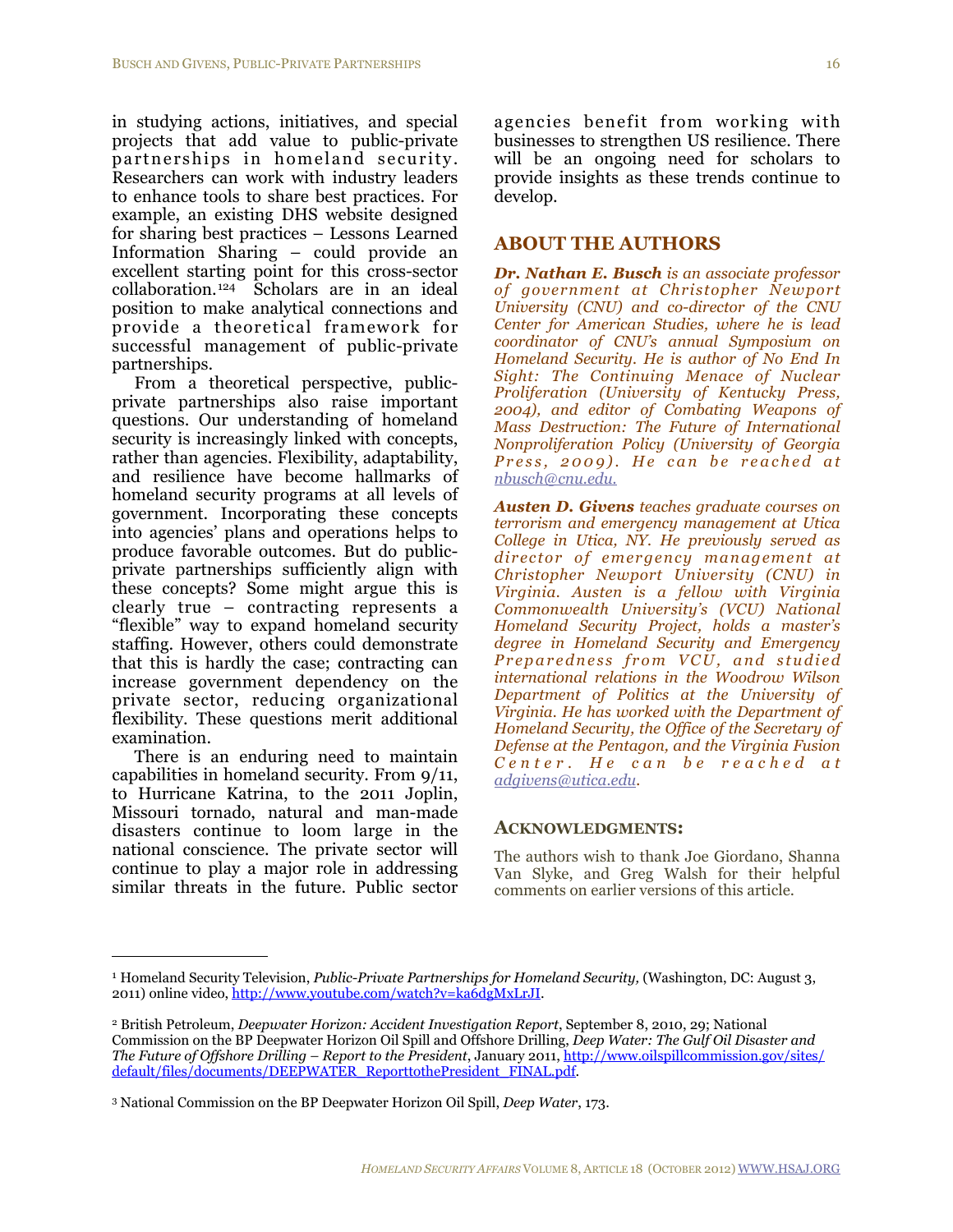<span id="page-16-0"></span>4 Ibid., 1-398.

<span id="page-16-1"></span>5 Ibid., 140.

<span id="page-16-2"></span>6 Ibid., 145.

<span id="page-16-3"></span>7 Throughout this article, the term "homeland security" refers to "actions taken at every level (federal, state, local, private, and individual citizen) to deter, defend against, or mitigate attacks within the United States, or to respond to other major domestic emergencies." See Dave McIntyre, "What Is Homeland Security? A Short Story," n.d., accessed April 12, 2012, [http://www.homelandsecurity.org/bulletin/ActionPlan\\_WhatIsHLS.htm](http://www.homelandsecurity.org/bulletin/ActionPlan_WhatIsHLS.htm).

The International Association of Emergency Managers (IAEM) defines emergency management as "the managerial function charged with creating the framework within which communities reduce vulnerability to hazards and cope with disasters." Our use of the term "homeland security" also includes emergency management.

See International Association of Emergency Managers, *Principles of Emergency Management Supplement*, (September 11, 2007), 4, [http://www.iaem.com/publications/documents/PrinciplesofEmergencyManagement.pdf.](http://www.iaem.com/publications/documents/PrinciplesofEmergencyManagement.pdf)

<span id="page-16-4"></span>8 Robert A. Beauregard, "Public-Private Partnerships as Historical Chameleons," in *Partnerships in Urban Governance: European and American Experience*, ed. Jon Pierre (London: MacMillan Press, 1997), 52–70; Pauline V. Rosenau, ed., *Public-Private Policy Partnerships* (Cambridge, MA: MIT Press, 2000); Peter V. Schaeffer & Scott Loveridge, "Toward an Understanding of Types of Public-Private Cooperation," *Public Performance & Management Review* 26, no.2 (2002): 169–189; Bonnie L. Regan, *Enhancing Emergency Preparedness and Response: Partnering with the Private Business Sector* (master's thesis, Naval Postgraduate School, December 2009), 14–15.

<span id="page-16-5"></span>9 Stephen Goldsmith and William D. Eggers, *Governing By Network: The New Shape of the Public Sector*, (Washington, DC: Brookings Institution, 2004), 69–70.

<span id="page-16-6"></span>10 Goldsmith and Eggers, *Governing By Network*; Beauregard, "Public-Private Partnerships as Historical Chameleons," 52–70; Regan, *Enhancing Emergency Preparedness and Response,* 14–15; Yossi Sheffi, "Supply Chain Management Under the Threat of International Terrorism," *International Journal of Logistics Management* 12, no. 2 (2001): 1–11; David J. Closs and Edmund F. McGarrell, "Enhancing Security Throughout the Supply Chain," Special Report Series (IBM Center for the Business of Government, 2004)

<span id="page-16-7"></span>11 Sheffi, "Supply Chain Management Under the Threat of International Terrorism," 1–11; Closs and McGarrell, "Enhancing Security Throughout the Supply Chain," 1–56.

<span id="page-16-8"></span>12 Stephen E. Flynn and Daniel B. Prieto, "Neglected Defense: Mobilizing the Private Sector to Support Homeland Security," Council Special Report No. 13 (Council on Foreign Relations, March 2006); Phillip Auerswald, Lewis Branscomb, Todd La Porte, and Erwann Michel-Kerjan, eds., *Seeds of Disaster, Roots of Response: How Private Action Can Reduce Public Vulnerability* (New York, NY: Cambridge University Press, 2006); Myriam Cavelty and Manuel Suter, "Public-Private Partnerships Are No Silver Bullet: An Expanded Governance Model for Critical Infrastructure Protection," *International Journal of Critical Infrastructure Protection* 2, no. 4 (2009): 179–187.

<span id="page-16-9"></span>13 Ashton B. Carter, "The Architecture of Government in the Face of Terrorism," *International Security* 26, no. 3 (2001–2002): 5–23; Charles A. Stone and Anne Zissu, "Registered Traveler Program: The Financial Value of Registering the Good Guys," *Review of Policy Research* 24, no. 5 (2007): 443–462; Crystal Franco, Eric Toner, Richard Waldhorn, Thomas Inglesby, and Tara O'Toole, "The National Disaster Medical System: Past, Present, and Suggestions for the Future," *Biosecurity and Bioterrorism: Biodefense Strategy, Practice, and Science* 5, no. 4 (2007): 319–325; Mary C. Comerio, "Public Policy for Reducing Earthquake Risks: A US Perspective," *Building Research and Information* 32, no. 5 (2005): 403–413.

<span id="page-16-10"></span>14 Government documents, vis-à-vis the homeland security literature, place great emphasis upon the role of the private sector in homeland security operations. This reflects a greater understanding of public-private partnerships' importance for homeland security in the practitioner domain than in the scholarly domain, where knowledge is more limited. See The White House, *National Security Strategy* (Washington, DC: May 2010); U.S. Department of Homeland Security, *National Response Framework* (Washington, DC: 2008), 18–20; ----, *National Incident Management System* (Washington, DC: 2008), 15-16; ----, *National Infrastructure Protection Plan* (Washington, DC: 2009); ----, *National Cyber Incident Response Plan* [Interim Version] (Washington, DC: September 2010); ----, *National Disaster Recovery Framework* (Washington, DC: September 2011).

<span id="page-16-11"></span>15 James Madison, No. 45: "The Alleged Danger from the Powers of the Union to State Governments considered for the Independent Journal," in *The Federalist Papers* (Yale Law School: The Avalon Project, 2008), [http://](http://avalon.law.yale.edu/18th_century/fed45.asp) [avalon.law.yale.edu/18th\\_century/fed45.asp](http://avalon.law.yale.edu/18th_century/fed45.asp).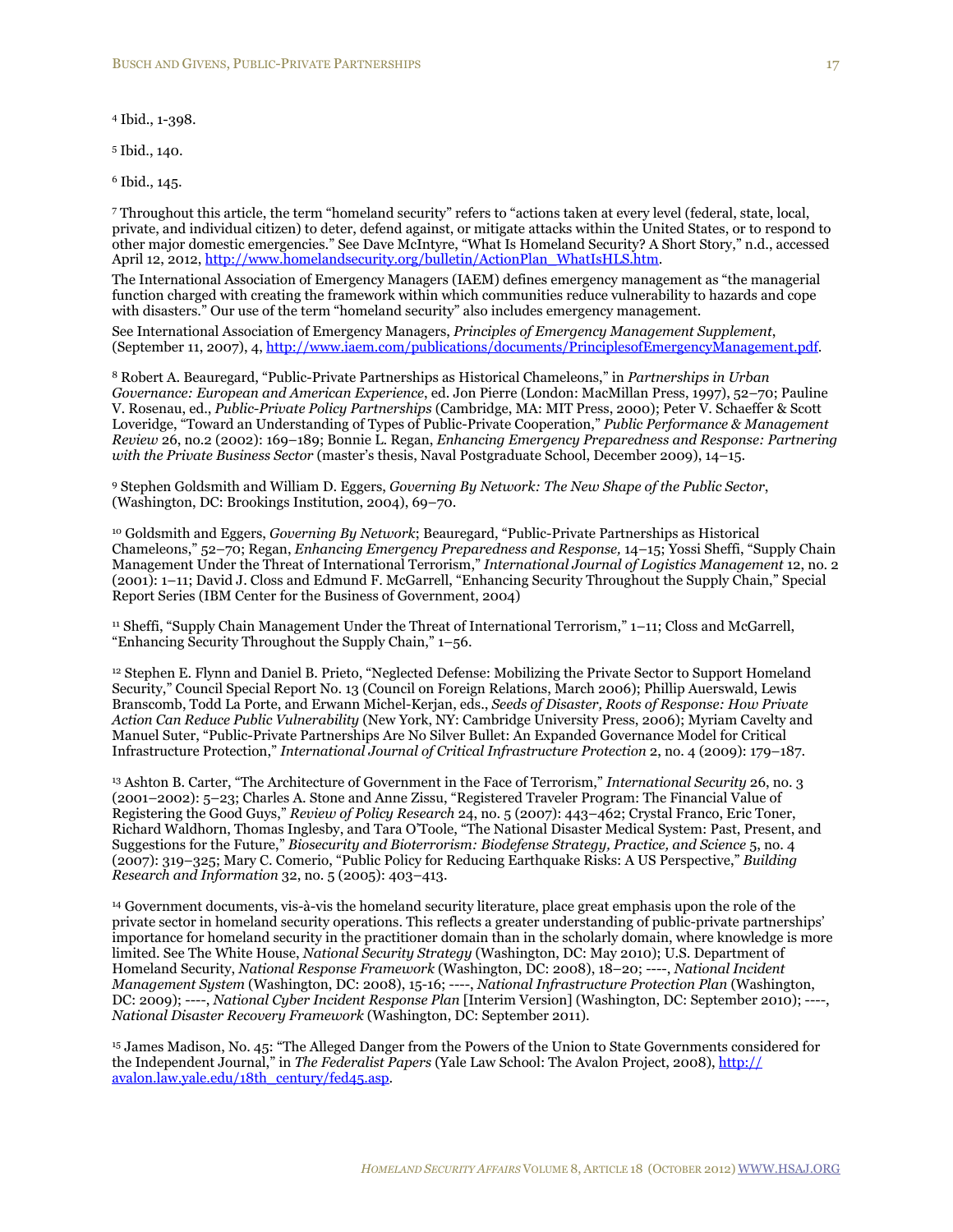<span id="page-17-0"></span>16 Suburban Emergency Management Project, "History of Federal Domestic Disaster Aid Before the Civil War," July 24, 2006, [http://www.semp.us/publications/biot\\_reader.php?BiotID=379](http://www.semp.us/publications/biot_reader.php?BiotID=379).

<span id="page-17-1"></span>17 Elizabeth Witham and Steve Bowen, *Financing Recovery from Catastrophic Events: Final Report* (Washington, DC: Homeland Security Institute March 30, 2007), [http://www.homelandsecurity.org/hsireports/](http://www.homelandsecurity.org/hsireports/Financing_Recovery_HSI_final_report.pdf) [Financing\\_Recovery\\_HSI\\_final\\_report.pdf,](http://www.homelandsecurity.org/hsireports/Financing_Recovery_HSI_final_report.pdf) 22.

<span id="page-17-2"></span>18 Ibid., 24.

<span id="page-17-3"></span>19 Ibid., 21–26.

<span id="page-17-4"></span>20 Ibid., 27–38.

<span id="page-17-5"></span>21 Homeland Security National Preparedness Task Force, "Civil Defense and Homeland Security: A Short History of National Preparedness Efforts," (Washington, DC: FEMA, September 2006), [http://training.fema.gov/EMIWeb/edu/](http://training.fema.gov/EMIWeb/edu/docs/DHS%20Civil%20Defense-HS%20-%20Short%20History.pdf) [docs/DHS%20Civil%20Defense-HS%20-%20Short%20History.pdf.](http://training.fema.gov/EMIWeb/edu/docs/DHS%20Civil%20Defense-HS%20-%20Short%20History.pdf)

<span id="page-17-6"></span>22 Jenny Nolan, "Willow Run and the Arsenal of Democracy," *The Detroit News*, January 28, 1997, [http://](http://apps.detnews.com/apps/history/index.php?id=73&category=locations) [apps.detnews.com/apps/history/index.php?id=73&category=locations](http://apps.detnews.com/apps/history/index.php?id=73&category=locations).

<span id="page-17-7"></span><sup>23</sup> Federal Emergency Management Agency, "FEMA History," August 11, 2010, [http://www.fema.gov/about/](http://www.fema.gov/about/history.shtm) [history.shtm](http://www.fema.gov/about/history.shtm).

<span id="page-17-8"></span><sup>24</sup> For example, see Apptis, Inc., "About Us," accessed March 4, 2012, <http://www.apptis.com/about/default.aspx>; Taser, "About Taser," accessed March 12, 2012,<http://www.taser.com/about-taser>; Raytheon, "Raytheon Homeland Security," accessed March 12, 2012, [http://www.raytheon.com/capabilities/homeland/.](http://www.raytheon.com/capabilities/homeland/)

<span id="page-17-9"></span>25 Verizon, "World Trade Center – A Year Later," accessed January 27, 2012, [http://newscenter.verizon.com/kit/](http://newscenter.verizon.com/kit/wtc2/) [wtc2/](http://newscenter.verizon.com/kit/wtc2/).

<span id="page-17-10"></span><sup>26</sup> Federal Emergency Management Agency, "Louisiana Katrina/Rita Recovery," n.d., accessed June 8, 2012, [http://](http://www.fema.gov/pdf/hazard/hurricane/2005katrina/la_progress_report_0810.pdf) [www.fema.gov/pdf/hazard/hurricane/2005katrina/la\\_progress\\_report\\_0810.pdf](http://www.fema.gov/pdf/hazard/hurricane/2005katrina/la_progress_report_0810.pdf), 1.

<span id="page-17-11"></span>27 Michael Barbaro and Justin Gillis, "Wal-Mart at Forefront of Hurricane Relief," *The Washington Post*, September 6, 2005,<http://www.washingtonpost.com/wp-dyn/content/article/2005/09/05/AR2005090501598.html>.

<span id="page-17-12"></span>28 Austen Givens, "Deepwater Horizon Oil Spill Is An Ominous Sign for Critical Infrastructure's Future," *Emergency Management*, May 27, 2011, [http://www.emergencymgmt.com/disaster/Deepwater-Horizon-Oil-Spill-Critical-](http://www.emergencymgmt.com/disaster/Deepwater-Horizon-Oil-Spill-Critical-Infrastructure-052711.html?page=1&)[Infrastructure-052711.html?page=1&](http://www.emergencymgmt.com/disaster/Deepwater-Horizon-Oil-Spill-Critical-Infrastructure-052711.html?page=1&).

<span id="page-17-13"></span><sup>29</sup>American Red Cross, "Gulf Coast Beach Safety," June 21, 2010, [http://www.redcross.org/portal/site/en/menuitem.](http://www.redcross.org/portal/site/en/menuitem.1a019a978f421296e81ec89e43181aa0/?vgnextoid=886d19439f749210VgnVCM10000089f0870aRCRD) [1a019a978f421296e81ec89e43181aa0/?vgnextoid=886d19439f749210VgnVCM10000089f0870aRCRD](http://www.redcross.org/portal/site/en/menuitem.1a019a978f421296e81ec89e43181aa0/?vgnextoid=886d19439f749210VgnVCM10000089f0870aRCRD); Restorethegulf.gov, "Technical Assistance: Guide to Private/Non-profit programs," accessed June 6, 2012, [http://](http://www.restorethegulf.gov/node/4621) [www.restorethegulf.gov/node/4621#redcross](http://www.restorethegulf.gov/node/4621); Robbie Brown, "Fishermen Sign On to Clean Up Oil," *New York Times*, April 30, 2010, [http://www.nytimes.com/2010/05/01/us/01marsh.html.](http://www.nytimes.com/2010/05/01/us/01marsh.html)

<span id="page-17-14"></span>30 Dale Jones and Austen Givens, "Public Administration: The Central Discipline in Homeland Security," in *The Future of Public Administration, Public Management, and Public Service Around the World: The Minnowbrook Perspective*, eds. Rosemary O'Leary, David Van Slyke, and Soonhee Kim (Washington, DC: Georgetown University Press, 2011), 67–78.

<span id="page-17-15"></span>31 "Critical Infrastructure Sector Partnerships" (Washington, DC: U.S. Department of Homeland Security, 2011), [http://www.dhs.gov/files/partnerships/editorial\\_0206.shtm.](http://www.dhs.gov/files/partnerships/editorial_0206.shtm)

<span id="page-17-16"></span>32 Ibid.

<span id="page-17-17"></span>33 "More About the Office of Infrastructure Protection" (Washington, DC: U.S. Department of Homeland Security, 2010), [http://www.dhs.gov/xabout/structure/gc\\_1189775491423.shtm](http://www.dhs.gov/xabout/structure/gc_1189775491423.shtm).

<span id="page-17-18"></span>34 "Council Members, Critical Infrastructure Partnership Advisory Council" (Washington, DC: U.S. Department of Homeland Security, 2012), [http://www.dhs.gov/files/committees/editorial\\_0848.shtm](http://www.dhs.gov/files/committees/editorial_0848.shtm).

<span id="page-17-19"></span>35 The authors thank an anonymous reviewer for this suggestion.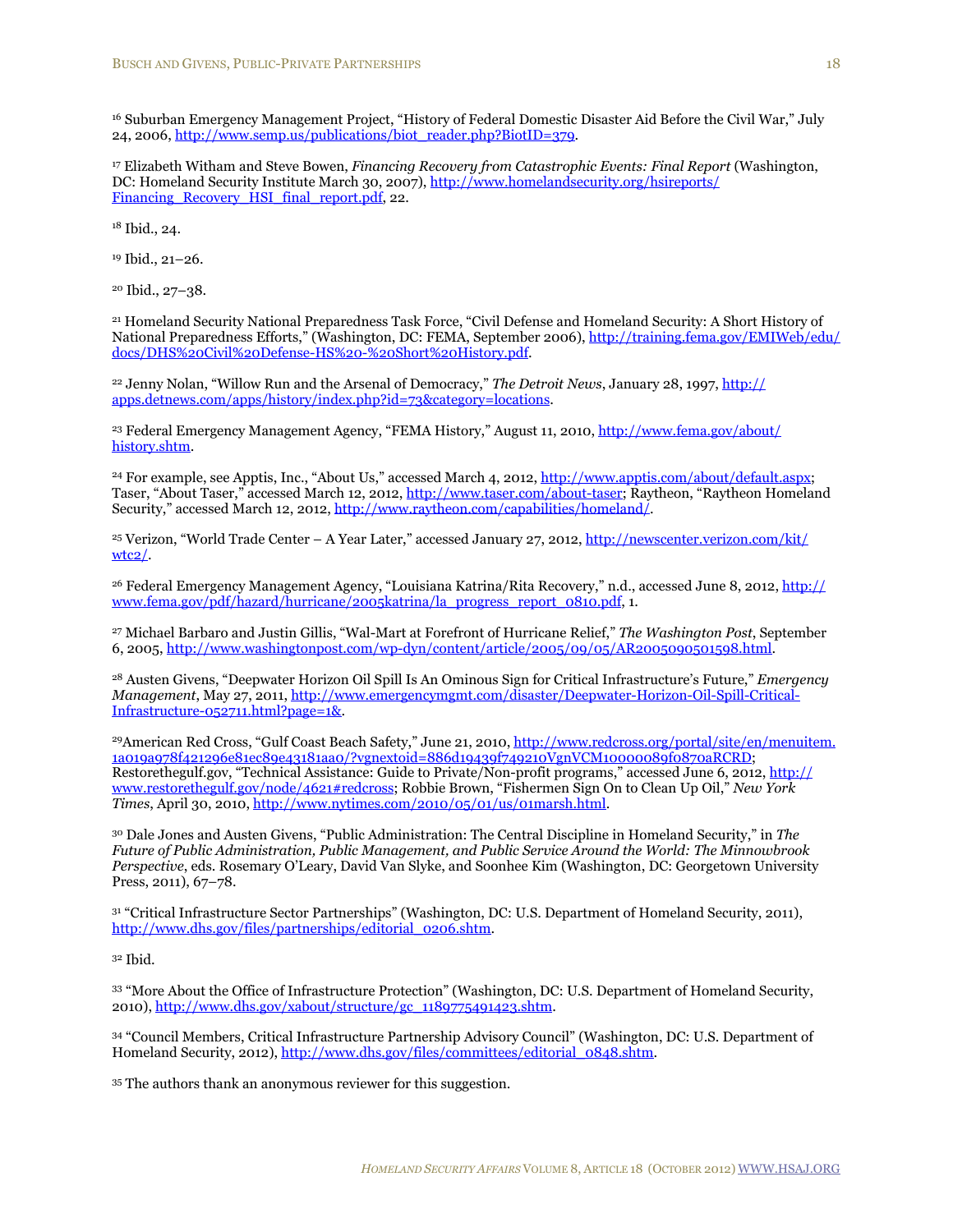<span id="page-18-0"></span>36 "About the National Cyber Security Alliance," National Cyber Security Alliance, n.d., accessed January 26, 2012, [http://www.staysafeonline.org/about-us/about-national-cyber-security-alliance.](http://www.staysafeonline.org/about-us/about-national-cyber-security-alliance)

<span id="page-18-1"></span>37 Ibid.

<span id="page-18-2"></span>38 National Cyber Security Alliance, "Board Members," n.d., accessed April 4, 2012, [http://www.staysafeonline.org/](http://www.staysafeonline.org/about-us/board-members) [about-us/board-members](http://www.staysafeonline.org/about-us/board-members).

<span id="page-18-3"></span>39 "National Cyber Security Awareness Month 2010 Results in Brief" (National Cyber Security Alliance, January 14, 2011), [http://www.staysafeonline.org/sites/default/files/resource\\_documents/NCSAM%202010%20Short](http://www.staysafeonline.org/sites/default/files/resource_documents/NCSAM%202010%20Short%20Report011411.docx) [%20Report011411.docx.](http://www.staysafeonline.org/sites/default/files/resource_documents/NCSAM%202010%20Short%20Report011411.docx)

<span id="page-18-4"></span>40 Cecilia Kang and Ellen Nakashima, "Google Says Hackers Based in China Accessed U.S. Officials' Gmail Accounts," *Washington Post*, June 1, 2011, [http://www.washingtonpost.com/business/technology/google-says-hackers-based](http://www.washingtonpost.com/business/technology/google-says-hackers-based-in-china-accessed-us-officials-gmail-accounts/2011/06/01/AGwgRmGH_story.html)[in-china-accessed-us-officials-gmail-accounts/2011/06/01/AGwgRmGH\\_story.html.](http://www.washingtonpost.com/business/technology/google-says-hackers-based-in-china-accessed-us-officials-gmail-accounts/2011/06/01/AGwgRmGH_story.html)

<span id="page-18-5"></span>41 Ibid.

<span id="page-18-6"></span>42 "U.S. Waterborne Foreign Trade 2010: RANKING OF U.S. CUSTOMS DISTRICTS BY VOLUME OF CARGO" (American Association of Port Authorities, November 23, 2011), [http://aapa.files.cms-plus.com/Statistics/](http://aapa.files.cms-plus.com/Statistics/U.S.%20WATERBORNE%20FOREIGN%20TRADE%202010%20RANKING%20OF%20U.S.%20CUSTOMS%20DISTRICTS%20BY%20TRADE%20VOLUME.pdf) [U.S.%20WATERBORNE%20FOREIGN%20TRADE%202010%20RANKING%20OF%20U.S.%20CUSTOMS](http://aapa.files.cms-plus.com/Statistics/U.S.%20WATERBORNE%20FOREIGN%20TRADE%202010%20RANKING%20OF%20U.S.%20CUSTOMS%20DISTRICTS%20BY%20TRADE%20VOLUME.pdf) [%20DISTRICTS%20BY%20TRADE%20VOLUME.pdf](http://aapa.files.cms-plus.com/Statistics/U.S.%20WATERBORNE%20FOREIGN%20TRADE%202010%20RANKING%20OF%20U.S.%20CUSTOMS%20DISTRICTS%20BY%20TRADE%20VOLUME.pdf).

<span id="page-18-7"></span>43 "LaGuardia Airport Facts and Information" (Port Authority of New York and New Jersey, 2012), [http://](http://www.panynj.gov/airports/lga-facts-info.html) [www.panynj.gov/airports/lga-facts-info.html.](http://www.panynj.gov/airports/lga-facts-info.html)

<span id="page-18-8"></span>44 "C-TPAT Overview" (U.S. Customs and Border Protection, December 13, 2007), [http://www.cbp.gov/xp/cgov/](http://www.cbp.gov/xp/cgov/trade/cargo_security/ctpat/what_ctpat/ctpat_overview.xml) [trade/cargo\\_security/ctpat/what\\_ctpat/ctpat\\_overview.xml.](http://www.cbp.gov/xp/cgov/trade/cargo_security/ctpat/what_ctpat/ctpat_overview.xml)

<span id="page-18-9"></span>45 Adboulaye Diop and David Hartman, "Customs-Trade Partnership Against Terrorism Cost-Benefit Survey" (U.S. Customs and Border Protection, August 2007), 3, [http://www.cbp.gov/linkhandler/cgov/trade/cargo\\_security/](http://www.cbp.gov/linkhandler/cgov/trade/cargo_security/ctpat/what_ctpat/ctpat_cost_survey.ctt/ctpat_cost_survey.pdf) [ctpat/what\\_ctpat/ctpat\\_cost\\_survey.ctt/ctpat\\_cost\\_survey.pdf](http://www.cbp.gov/linkhandler/cgov/trade/cargo_security/ctpat/what_ctpat/ctpat_cost_survey.ctt/ctpat_cost_survey.pdf); C-TPAT Overview.

<span id="page-18-10"></span>46 "Federal Port Security Credential Now Available Nationwide" (Transportation Security Administration, September 17, 2008), [http://www.tsa.gov/press/releases/2008/0917.shtm.](http://www.tsa.gov/press/releases/2008/0917.shtm)

<span id="page-18-11"></span>47 Testimony of Maurine Fanguy, Program Director, Transportation Security Administration, Before the U.S. House of Representatives Committee on Homeland Security, Subcommittee on Border, Maritime, and Global Counterterrorism, Transportation Security Administration, September 27, 2008, [http://www.tsa.gov/press/](http://www.tsa.gov/press/speeches/091708_fanguy_twic_depolyment_complete.shtm) [speeches/091708\\_fanguy\\_twic\\_depolyment\\_complete.shtm](http://www.tsa.gov/press/speeches/091708_fanguy_twic_depolyment_complete.shtm).

<span id="page-18-12"></span>48 "Borders and Transportation Security" (SAIC, 2012), [http://www.saic.com/natsec/homeland-security/border](http://www.saic.com/natsec/homeland-security/border-security.html)[security.html.](http://www.saic.com/natsec/homeland-security/border-security.html)

<span id="page-18-13"></span>49 Joseph Straw, "New Views on Airport Screening," *Security Management* (2012), [http://](http://www.securitymanagement.com/article/new-views-airport-screening-004586?page=0%2C1) [www.securitymanagement.com/article/new-views-airport-screening-004586?page=0%2C1.](http://www.securitymanagement.com/article/new-views-airport-screening-004586?page=0%2C1)

<span id="page-18-14"></span>50 House Committee on Homeland Security, Subcommittee on Transportation Security, *Screening Partnership: Why Is A Job Creating, Public-Private Partnership Meeting Resistance at TSA?*, 112<sup>th</sup> Cong., 1<sup>st</sup> sess., February 16, 2012.

<span id="page-18-15"></span>51 Transportation Security Administration, "Screening Partnership Program," n.d., accessed June 8, 2012, [http://](http://www.tsa.gov/what_we_do/optout/index.shtm) [www.tsa.gov/what\\_we\\_do/optout/index.shtm](http://www.tsa.gov/what_we_do/optout/index.shtm)

<span id="page-18-16"></span>52 House Committee on Homeland Security, *Screening Partnership*, 12.

<span id="page-18-17"></span>53 William L. Waugh and Gregory Streib, "Collaboration and Leadership for Effective Emergency Management," *Public Administration Review* 66, no. S1 (2006): 131–140. Comprehensive emergency management means all of a community's hazards are considered in mitigation, preparedness, response, and recovery activities.

<span id="page-18-18"></span>54 Naim Kapucu, "Interorganizational Coordination in Dynamic Context: Networks in Emergency Response Management," *Connections* 26, no. 2 (2005): 33–48.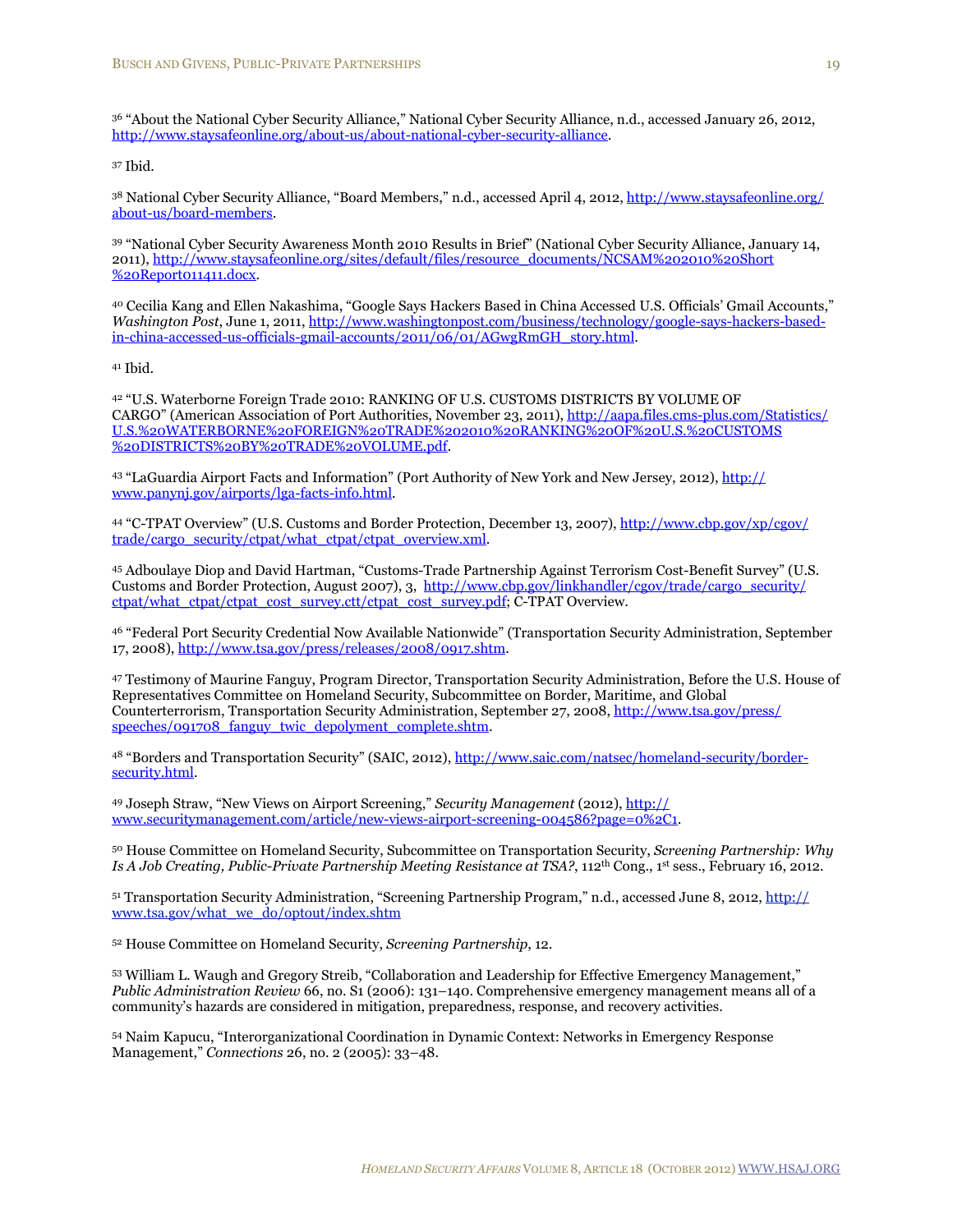<span id="page-19-0"></span>55 Elaine Pittman, "What Big-Box Retailers Can Teach Government About Disaster Recovery," *Government Technology*, November 28, 2011, [http://www.govtech.com/policy-management/Big-Box-Retailers-Teach-Disaster-](http://www.govtech.com/policy-management/Big-Box-Retailers-Teach-Disaster-Recovery.html)[Recovery.html.](http://www.govtech.com/policy-management/Big-Box-Retailers-Teach-Disaster-Recovery.html)

<span id="page-19-1"></span>56 Eric Bonabeau and W. David Stephenson, "Expecting the Unexpected: The Need for a Networked Terrorism and Disaster Response Strategy," *Homeland Security Affairs* 3, no. 1 (February 2007), [http://www.hsaj.org/?](http://www.hsaj.org/?article=3.1.3) [article=3.1.3](http://www.hsaj.org/?article=3.1.3).

<span id="page-19-2"></span>57 Barbaro and Gillis, "Wal-Mart at Forefront of Hurricane Relief."

<span id="page-19-3"></span>58 Ibid.

<span id="page-19-4"></span>59 Ibid.

<span id="page-19-5"></span>60 Ibid.

<span id="page-19-6"></span>61 Harold F. Upton, *The Deepwater Horizon Oil Spill and the Gulf of Mexico Fishing Industry* (Washington, DC: Congressional Research Service, 2011), 8-9, <http://www.fas.org/sgp/crs/misc/R41640.pdf>.

<span id="page-19-7"></span>62 Givens, "Deepwater Horizon Oil Spill."

<span id="page-19-8"></span>63 "About Industry Liaison Program" (Federal Emergency Management Agency, 2010), [http://www.fema.gov/](http://www.fema.gov/privatesector/industry/about.shtm) [privatesector/industry/about.shtm](http://www.fema.gov/privatesector/industry/about.shtm).

<span id="page-19-9"></span>64 Federal Emergency Management Agency, "FEMA Administrator: Business Community is Critical Partner in Disaster Response and Recovery," November 4, 2011, <http://www.fema.gov/news/newsrelease.fema?id=59308>. Fugate is FEMA's top official.

<span id="page-19-10"></span>65 For example, see Edward T. Pound, "Security Clearance Challenges Defy Easy Fixes," *Government Executive*, August 14, 2007, [http://www.govexec.com/welcome/?zone=welcome&rf=http%3A%2F%2Fwww.govexec.com](http://www.govexec.com/welcome/?zone=welcome&rf=http%3A%2F%2Fwww.govexec.com%2Fdailyfed%2F0807%2F081407nj1.htm) [%2Fdailyfed%2F0807%2F081407nj1.htm](http://www.govexec.com/welcome/?zone=welcome&rf=http%3A%2F%2Fwww.govexec.com%2Fdailyfed%2F0807%2F081407nj1.htm); "Personnel Clearances: Key Factors for Reforming the Security Clearance Process," Statement of Brenda S. Farrell, U.S. Government Accountability Office, May 22, 2008, [http://www.gao.gov/](http://www.gao.gov/assets/130/120165.pdf) [assets/130/120165.pdf](http://www.gao.gov/assets/130/120165.pdf); Letter to U.S. Senators Daniel Akaka and George Voinovich from Brenda Farrell, Director of Defense Capabilities and Management, U.S. Government Accountability Office, July 14, 2008, [http://www.gao.gov/](http://www.gao.gov/new.items/d08965r.pdf) [new.items/d08965r.pdf](http://www.gao.gov/new.items/d08965r.pdf); "Security Clearance Reform: Upgrading the Gateway to the National Security Community," Subcommittee on Intelligence Community Management, Permanent Select Committee on Intelligence, ASIS International, September 25, 2008, [http://www.asisonline.org/councils/documents/govt\\_secclearance.pdf](http://www.asisonline.org/councils/documents/govt_secclearance.pdf); "Personnel Security Clearances: An Outcome-Focused Strategy Is Needed to Guide Implementation of the Reformed Clearance Process" (Washington, DC: U.S. Government Accountability Office, May 2009), [http://www.gao.gov/](http://www.gao.gov/new.items/d09488.pdf) [new.items/d09488.pdf](http://www.gao.gov/new.items/d09488.pdf); Letter (with attachment) to Steven Aftergood, Federation of American Scientists from Dionne Hardy, FOIA Officer, U.S. Office of Management and Budget, May 20, 2011, [http://www.fas.org/irp/dni/](http://www.fas.org/irp/dni/irtpa-2011.pdf) [irtpa-2011.pdf](http://www.fas.org/irp/dni/irtpa-2011.pdf).

<span id="page-19-11"></span>66 George Boyne, "Public and Private Management: What's the Difference?," *Journal of Management Studies* 39, no. 1 (2002): 97–122; Mary K. Feeney and Hal G. Rainey, "Personnel Flexibility and Red Tape in Public and Nonprofit Organizations: Distinctions Due to Institutional and Political Accountability," *Journal of Public Administration Research & Theory* 20 (2010): 801–826.

<span id="page-19-12"></span>67 See "Homeland Security," Booz Allen Hamilton, accessed October 3, 2011, [http://www.boozallen.com/consultants/](http://www.boozallen.com/consultants/civilian-government/homeland-security-consulting) [civilian-government/homeland-security-consulting](http://www.boozallen.com/consultants/civilian-government/homeland-security-consulting); "Homeland Security," SAIC, accessed October 3, 2011, [http://](http://www.saic.com/natsec/homeland-security/) [www.saic.com/natsec/homeland-security/](http://www.saic.com/natsec/homeland-security/); "Homeland Security," Northrop Grumman, accessed October 3, 2011, [http://www.is.northropgrumman.com/by\\_solution/homeland\\_security/index.html](http://www.is.northropgrumman.com/by_solution/homeland_security/index.html); "Homeland Security," General Dynamics C4 Systems, accessed October 3, 2011, [http://www.gdc4s.com/content/detail.cfm?item=a96ae1cb](http://www.gdc4s.com/content/detail.cfm?item=a96ae1cb-eb74-47d6-bffc-bc7ada51469a)[eb74-47d6-bffc-bc7ada51469a](http://www.gdc4s.com/content/detail.cfm?item=a96ae1cb-eb74-47d6-bffc-bc7ada51469a).

<span id="page-19-13"></span>68 "Checkpoint Friendly' Laptop Bag Procedures," Transportation Security Administration, August 15, 2008, [http://](http://www.tsa.gov/press/happenings/simplifying_laptop_bag_procedures.shtm) [www.tsa.gov/press/happenings/simplifying\\_laptop\\_bag\\_procedures.shtm.](http://www.tsa.gov/press/happenings/simplifying_laptop_bag_procedures.shtm)

<span id="page-19-14"></span>69 "Aerovation Products," Aerovation, n.d., accessed January 26, 2012, <http://aerovation.com/>; "Laptop Bags: Industry Process and Guidelines," Transportation Security Administration, July 29, 2008, [http://www.tsa.gov/press/](http://www.tsa.gov/press/happenings/innovative_laptop_bag_designs.shtm) [happenings/innovative\\_laptop\\_bag\\_designs.shtm](http://www.tsa.gov/press/happenings/innovative_laptop_bag_designs.shtm).

<span id="page-19-15"></span>70 Goldsmith and Eggers, *Governing by Network*, 25–39.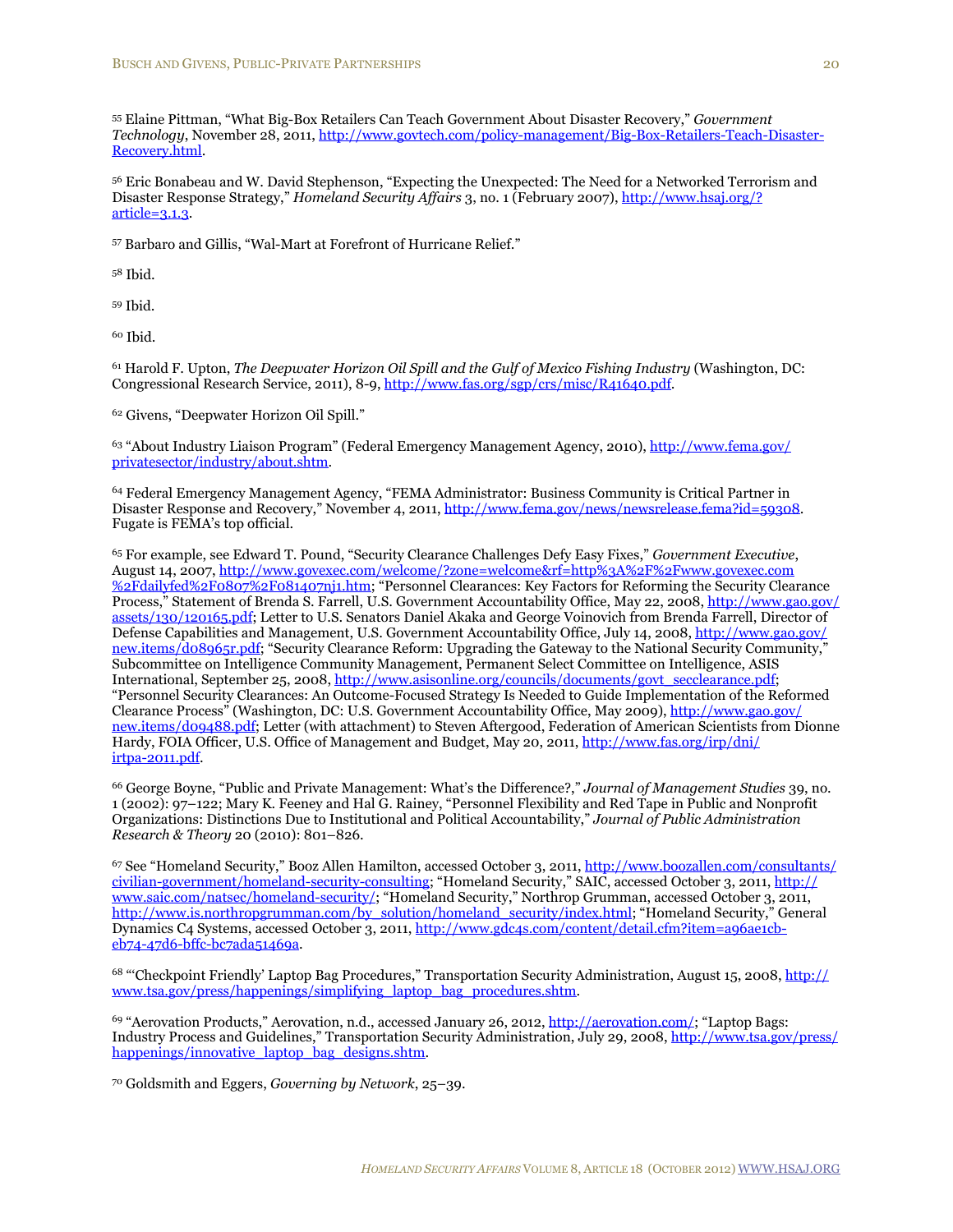<span id="page-20-0"></span>71 Ibid.

<span id="page-20-1"></span>72 "TSA Awards Contract for Information Technology Infrastructure," Transportation Security Administration, September 28, 2009, [http://www.federaltimes.com/article/20110131/DEPARTMENTS03/101310303/1050/](http://www.federaltimes.com/article/20110131/DEPARTMENTS03/101310303/1050/PERSONNEL04) [PERSONNEL04](http://www.federaltimes.com/article/20110131/DEPARTMENTS03/101310303/1050/PERSONNEL04).

<span id="page-20-2"></span>73 Ibid.

<span id="page-20-3"></span>74 Danny Peterson and Richard Besserman, "Analysis of Informal Networking in Emergency Management," *Journal of Homeland Security and Emergency Management* 7, no. 1 (2010): 1–14; Kathleen M. Kowalski-Trakofler, Charles Vaught, Michael R. Brinch Jr., Jacqueline H. Jansky, "A Study of First Moments In Underground Mine Emergency Response," *Journal of Homeland Security and Emergency Management* 7, no. 1 (2010): 1–28.

<span id="page-20-4"></span>75 The authors thank an anonymous reviewer for this suggestion.

<span id="page-20-5"></span>76 Goldsmith and Eggers, *Governing by Network*.

<span id="page-20-6"></span>77 Thomas A. Cellucci, ed., *Innovative Public-Private Partnerships: Pathway to Effectively Solving Problems* (U.S. Department of Homeland Security Science and Technology Directorate, July 2010), 17–20, http:/[/www.dhs.gov/](http://www.dhs.gov/xlibrary/assets/st_innovative_public_private_partnerships_0710_version_2.pdf) [xlibrary/assets/st\\_innovative\\_public\\_private\\_partnerships\\_0710\\_version\\_2.pdf](http://www.dhs.gov/xlibrary/assets/st_innovative_public_private_partnerships_0710_version_2.pdf)

<span id="page-20-7"></span> $^{\rm 78}$  Ibid.

<span id="page-20-8"></span>79 "FutureTECH," U.S. Department of Homeland Security, accessed January 27, 2012, [http://www.dhs.gov/files/](http://www.dhs.gov/files/programs/gc_1242058794349.shtm) [programs/gc\\_1242058794349.shtm](http://www.dhs.gov/files/programs/gc_1242058794349.shtm).

<span id="page-20-9"></span>80 Thomas A. Cellucci, *FutureTECH: Concept of Operations (*U.S. Department of Homeland Security, n.d., accessed January 27, 2012), [http://www.dhs.gov/xlibrary/assets/st\\_commercialization\\_office\\_futuretech\\_conops.pdf](http://www.dhs.gov/xlibrary/assets/st_commercialization_office_futuretech_conops.pdf).

<span id="page-20-10"></span>81 Julia Preston, "Homeland Security Cancels 'Virtual' Fence After \$1 billion Is Spent," *New York Times*, January 14, 2011, [http://www.nytimes.com/2011/01/15/us/politics/15fence.html.](http://www.nytimes.com/2011/01/15/us/politics/15fence.html)

<span id="page-20-11"></span>82 Daniel B. Wood, "Janet Napolitano Halts Funding for Virtual Border Fence," *The Christian Science Monitor*, March 17, 2012,<http://www.csmonitor.com/USA/2010/0317/Janet-Napolitano-halts-funding-for-virtual-border-fence>; Robert N. Charette, "Napolitano Cancels the US \$1 billion SBINet Virtual Fence Project," *IEEE Spectrum* (March 2011) [http://spectrum.ieee.org/telecom/security/napolitano-cancels-the-us-1-billion-sbinet-virtual-fence-project.](http://spectrum.ieee.org/telecom/security/napolitano-cancels-the-us-1-billion-sbinet-virtual-fence-project)

<span id="page-20-12"></span>83 Preston, "Homeland Security Cancels 'Virtual' Fence."

<span id="page-20-13"></span>84 Ibid.

<span id="page-20-14"></span> $85$  Ibid.

<span id="page-20-15"></span>86 Hon. John D. Dingell, "Protecting the Electrical Grid from Cybersecurity Threats," testimony before the Subcommittee on Energy and Air Quality, of the Committee on Energy and Commerce, U.S. House of Representatives, 110th Cong., 2nd Sess., September 11, 2008, 128.

<span id="page-20-16"></span><sup>87</sup> U.S. Chamber of Commerce, Business Software Alliance, TechAmerica, Internet Security Alliance (ISA), Center for Democracy and Technology, *Improving Our Nation's Cybersecurity through the Public-Private Partnership: A White Paper* (Center for Democracy and Technology, March 2011), [https://www.cdt.org/files/pdfs/](https://www.cdt.org/files/pdfs/20110308_cbyersec_paper.pdf) [20110308\\_cbyersec\\_paper.pdf.](https://www.cdt.org/files/pdfs/20110308_cbyersec_paper.pdf) This co-authored white paper supports the assertion that public-private partnerships can be strengthened in multiple dimensions.

<span id="page-20-17"></span>88 Mark de Bruijine and Michel van Eeten, "Systems That Should Have Failed: Critical Infrastructure Protection in an Institutionally Fragmented Environment," *Journal of Contingencies and Crisis Management* 15, no. 1 (2007): 18.

<span id="page-20-18"></span>89 Bruce Schneier, *Beyond Fear: Thinking Sensibly About Security In an Uncertain World* (New York, NY: Copernicus Books, 2003), 41. See also de Bruijne and van Eeten, "Systems That Should Have Failed."

<span id="page-20-19"></span>90 de Bruijne and van Eeten, "Systems That Should Have Failed," 18.

<span id="page-20-20"></span>91 Goldsmith and Eggers, *Governing by Network*.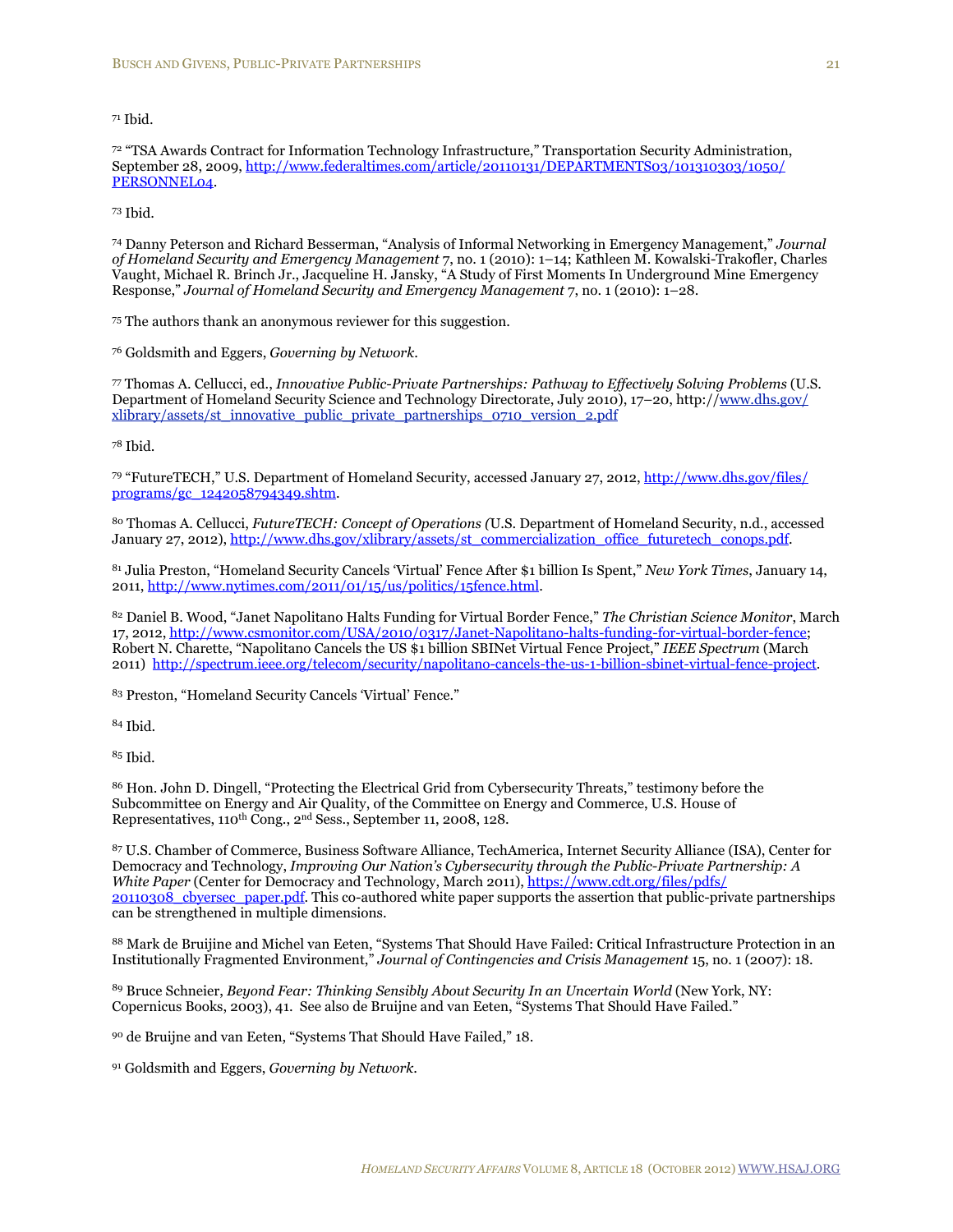<span id="page-21-0"></span>92 Gregg Carlstrom, "Senator: DHS Budget Begins 'Turnaround' Away from Contracting," *Federal Times*, February 24, 2010, [http://www.federaltimes.com/article/20100224/CONGRESS03/2240304/1055/AGENCY;](http://www.federaltimes.com/article/20100224/CONGRESS03/2240304/1055/AGENCY) Stephen Losey, "TSA halts expansion of privatized airport screening," *Federal Times*, January 31, 2011, [http://](http://www.federaltimes.com/article/20110131/DEPARTMENTS03/101310303/1050/PERSONNEL04) [www.federaltimes.com/article/20110131/DEPARTMENTS03/101310303/1050/PERSONNEL04](http://www.federaltimes.com/article/20110131/DEPARTMENTS03/101310303/1050/PERSONNEL04).

<span id="page-21-1"></span>93 Jon D. Michaels, "Deputizing Homeland Security," *Texas Law Review* 88, no. 7 (2010): 1435–1473.

<span id="page-21-2"></span>94 Kai Jaeger and Edward P. Stringham, "Private Policing Options for the Poor" (National Center for Policy Analysis, December 15, 2011), [http://www.ncpa.org/pub/ba763.](http://www.ncpa.org/pub/ba763)

<span id="page-21-3"></span>95 For example, see Cooper J. Strickland, "Regulation Without Agency: A Practical Response to Private Policing in United States v. Day," *North Carolina Law Review* 89 (2011): 1338–1363.

<span id="page-21-4"></span>96 Ibid., 1340.

<span id="page-21-5"></span>97 For one of the first of many studies on this subject, see P.W. Singer, *Corporate Warriors: The Rise of the Privatized Military Industry* (Ithaca, NY: Cornell University Press, 2003).

<span id="page-21-6"></span>98 Ross Prizzia, "Coordinating Disaster Prevention and Management in Hawaii," *Disaster Prevention and Management* 15, no. 2 (2006): 275–285; Naim Kapucu, "Public-Nonprofit Partnerships For Collective Action in Dynamic Contexts of Emergencies," *Public Administration* 84, no. 1 (2006): 205–220; Camilla Stivers, "'So Poor and So Black': Hurricane Katrina, Public Administration, and the Issue of Race," *Public Administration Review* 67, no. 1 (Special Issue, December 2007): 48–56; Geoffrey T. Stewart, Ramesh Kolluru, and Mark Smith, "Leveraging Public-Private Partnerships to Improve Resilience in Times of Disaster," *International Journal of Physical Distribution and Logistics Management* 39, no. 5 (2009): 343–364; Susan A. McManus and Kiki Caruson, "Emergency Management: Gauging the Extensiveness and Quality of Public and Private-Sector Collaboration at the Local Level," *Urban Affairs Review* 47, no. 2 (2011): 280–299.

<span id="page-21-7"></span>99 For a classic treatment of this phenomenon, see R.A.W. Rhodes, "The Hollowing Out of the State: The Changing Nature of the Public Service in Britain," *The Political Quarterly* 65, no. 2 (1994): 138–151.

<span id="page-21-8"></span><sup>100</sup> House Judiciary Committee Hearing on Oversight of the Homeland Security Department, 112<sup>th</sup> Cong., 2<sup>nd</sup> Sess., July 19, 2012, accessed September 13, 2012, [http://www.micevhill.com/attachments/immigration\\_documents/](http://www.micevhill.com/attachments/immigration_documents/hosted_documents/112th_congress/TranscriptOfHouseJudiciaryCommitteeHearingOnOversightOfTheHomelandSecurityDepartment.pdf) [hosted\\_documents/112th\\_congress/](http://www.micevhill.com/attachments/immigration_documents/hosted_documents/112th_congress/TranscriptOfHouseJudiciaryCommitteeHearingOnOversightOfTheHomelandSecurityDepartment.pdf)

[TranscriptOfHouseJudiciaryCommitteeHearingOnOversightOfTheHomelandSecurityDepartment.pdf](http://www.micevhill.com/attachments/immigration_documents/hosted_documents/112th_congress/TranscriptOfHouseJudiciaryCommitteeHearingOnOversightOfTheHomelandSecurityDepartment.pdf); *House Judiciary Committee Hearing on Homeland Security Oversight* (Washington, DC: C-SPAN, July 19, 2012), online video, [http://www.c-spanvideo.org/program/307135-1#](http://www.c-spanvideo.org/program/307135-1).

<span id="page-21-9"></span>101 To date, the most comprehensive and illuminating work on this topic is Dana Priest and William M. Arkin, *Top Secret America: The Rise of the New American Security State* (New York: Little, Brown and Company, 2011).

<span id="page-21-10"></span> $102$  Ibid.

<span id="page-21-11"></span>103 Ibid., 180.

<span id="page-21-12"></span>104 Ibid.

<span id="page-21-13"></span>105 Ibid., 187–188.

<span id="page-21-14"></span>106 Ibid., 194–201.

<span id="page-21-15"></span>107 Ibid.

<span id="page-21-16"></span>108 For example, see Thomas A. Cellucci, *Partnership Program Benefits Taxpayers as well as Public and Private Sectors* (Washington, DC: U.S. Department of Homeland Security Science and Technology Directorate, 2008).

<span id="page-21-17"></span>109 Thomas A. Cellucci and James W. Grove, *Leveraging Public-Private Partnership Models and the Free Market System to Increase Speed-of-Execution of High-Impact Solutions Throughout State and Local Governments* (U.S. Department of Homeland Security, August 2011), 10.

<span id="page-21-18"></span>110 For a similar point, see Stephen Flynn, "The Brittle Superpower," in Auerswald et al., *Seeds of Disaster*, 30–31.

<span id="page-21-19"></span>111 Scott Shane and Andrew Lehren, "Leaked Cables Offer Raw Look at U.S. Diplomacy," *New York Times*, November 28, 2010, [http://www.nytimes.com/2010/11/29/world/29cables.html?pagewanted=all.](http://www.nytimes.com/2010/11/29/world/29cables.html?pagewanted=all)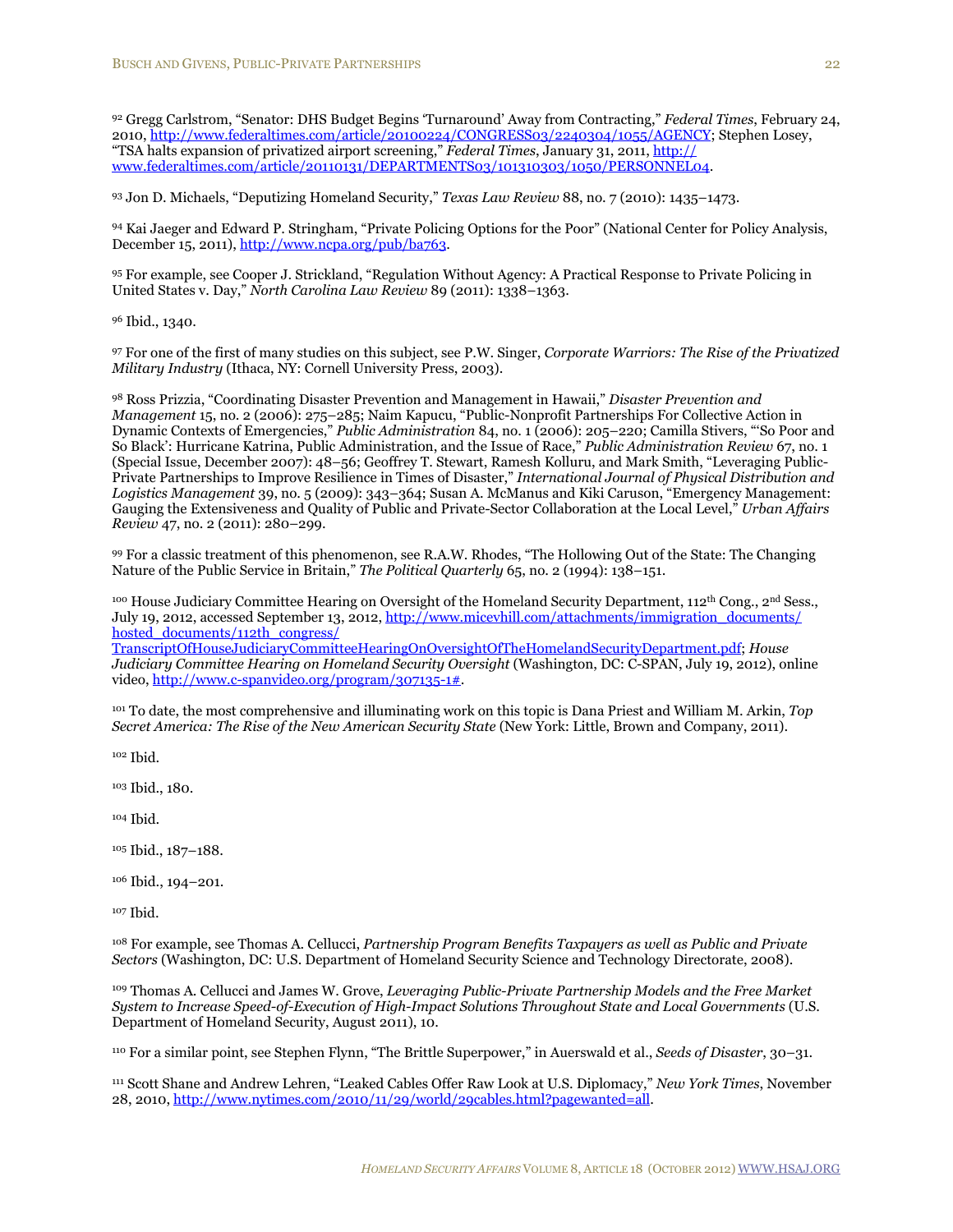<span id="page-22-0"></span>112 See Auerswald et al., *Seeds of Disaster*, for a thorough examination of public-private sector cooperation for critical infrastructure protection.

<span id="page-22-1"></span>113 Ellen Nakashima, "Cybersecurity Bill Promotes Exchange of Data; Critics Say Measure Could Harm Privacy Rights," *Washington Post*, November 11, 2011, [http://www.washingtonpost.com/world/national-security/](http://www.washingtonpost.com/world/national-security/cybersecurity-bill-promotes-exchange-of-data-white-house-civil-liberty-groups-fear-measure-could-harm-privacy-rights/2011/11/30/gIQAD3EPEO_story.html) [cybersecurity-bill-promotes-exchange-of-data-white-house-civil-liberty-groups-fear-measure-could-harm-privacy-](http://www.washingtonpost.com/world/national-security/cybersecurity-bill-promotes-exchange-of-data-white-house-civil-liberty-groups-fear-measure-could-harm-privacy-rights/2011/11/30/gIQAD3EPEO_story.html) $\frac{rightharpoonup$ story.html. Recent legislation seeks to limit firms' liability for sharing data with government. This is an example of an incentive for firms to exchange information with the public sector.

<span id="page-22-2"></span>114 Peter R. Orszag, "Homeland Security: The Problems With Providing Tax Incentives to Private Firms," Testimony Before the House Committee on Small Business Subcommittee on Rural Enterprise, Agriculture, and Technology, 108th Cong., 2nd Sess., July 21, 2004.

<span id="page-22-3"></span>115 Ibid.

<span id="page-22-4"></span>116 Ibid. See also James A. Lewis, "Aux Armes, Citoyens: Cyber Security and Regulation in the United States," *Telecommunications Policy* 29 (2005): 821–830.

<span id="page-22-5"></span>117 Carlstrom, "Senator: DHS Budget Begins 'Turnaround'."

<span id="page-22-6"></span>118 Losey, "TSA halts expansion of privatized airport screening.

<span id="page-22-7"></span>119 "Mature and Strengthen the Homeland Security Enterprise," U.S. Department of Homeland Security, March 14, 2011, [http://www.dhs.gov/xabout/gc\\_1240838201772.shtm](http://www.dhs.gov/xabout/gc_1240838201772.shtm).

<span id="page-22-8"></span>120 "Over Reliance on Contractors," Department of Homeland Security Appropriations Bill, 2012, Committee Reports (112th Congress), Senate Report 112-074, September 7, 2011, [http://thomas.loc.gov/cgi-bin/cpquery/?](http://thomas.loc.gov/cgi-bin/cpquery/?&sid=cp112YCOmu&r_n=sr074.112&dbname=cp112&&sel=TOC_56275&) [&sid=cp112YCOmu&r\\_n=sr074.112&dbname=cp112&&sel=TOC\\_56275&](http://thomas.loc.gov/cgi-bin/cpquery/?&sid=cp112YCOmu&r_n=sr074.112&dbname=cp112&&sel=TOC_56275&). The 2012 Department of Homeland Security Appropriations Bill notes that DHS includes 110,000 private employees, vis-à-vis 221,000 federal employees. This effectively means that approximately one third of DHS is privatized.

<span id="page-22-9"></span>121 Ibid.

<span id="page-22-10"></span>122 Robert Gates, "A Statement on Department Budget and Efficiencies," U.S. Department of Defense, January 6, 2011, <http://www.defense.gov/speeches/speech.aspx?speechid=1527>.

<span id="page-22-11"></span><sup>123</sup> "Big U.S. Companies Announce Massive Job Cuts," MSNBC, January 26, 2009, [http://www.msnbc.msn.com/id/](http://www.msnbc.msn.com/id/28854051/ns/business-stocks_and_economy/t/big-us-companies-announce-massive-job-cuts/) [28854051/ns/business-stocks\\_and\\_economy/t/big-us-companies-announce-massive-job-cuts/](http://www.msnbc.msn.com/id/28854051/ns/business-stocks_and_economy/t/big-us-companies-announce-massive-job-cuts/).

<span id="page-22-12"></span>124 U.S. Department of Homeland Security, "Lessons Learned Information Sharing," n.d., accessed June 8, 2012, <https://www.llis.dhs.gov/index.do>.